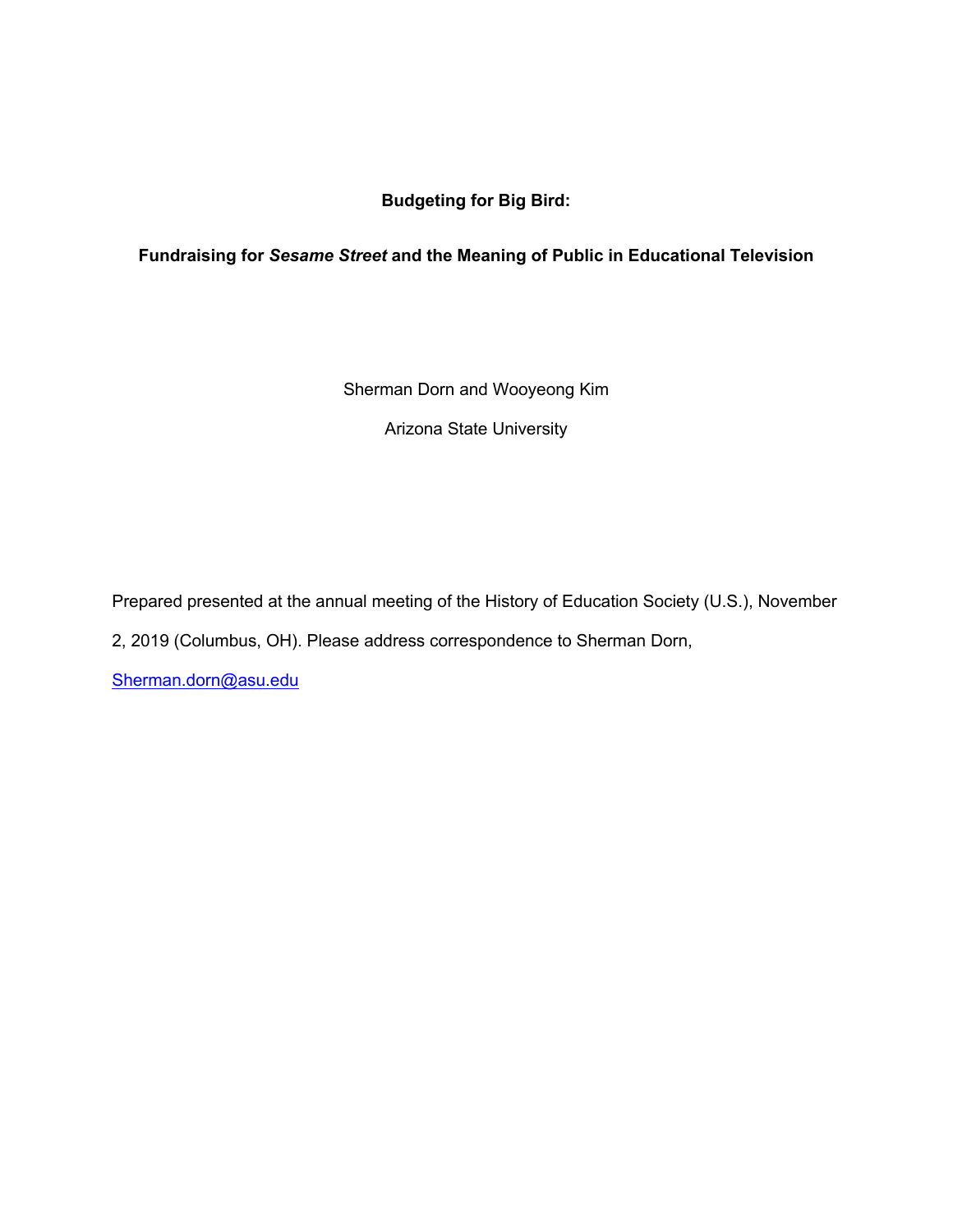#### **Introduction**

When the first-run episodes of *Sesame Street* in the United States moved to the cable network HBO in January 2016, television critics and parents responded with a sense of betrayal. In his review of the new season, New York Times critic James Poniewozik explained, "[P]arents have invested a lot of trust in 'Sesame Street.' That may be why the HBO deal, even if it got Big Bird a new nest, inspired such Bernie Sandersian outrage. An institution rooted in the ideal of equal opportunity is now, like air travel, one more tiered experience." "They're abandoning everything that made this program so wonderful," said Earline in an online comment on Poniewozik's review. "Neo-conservatism comes to Sesame Street," complained DaveG. Ade Emnus wrote just, "sesame 1% street."1

*Washington Post* columnist Alyssa Rosenberg captured the intangible sense that the show somehow belonged to the public: "The show is a perfect example of the kind of thing that many of us feel instinctively ought to be some sort of public trust, but that we're not exactly lining up to pay for as if the show were public infrastructure." While observing that the show had a substantial portion of private funding from its origins, she argued that even the transient vulnerability of Sesame Street that encouraged the move to HBO showed the nation's underfunding of the arts: "Elmo products may keep 'Sesame Street' alive and cranking out new

<sup>1</sup> James Poniewozik, "Review: HBO's 'Sesame Street,' Fancy but Not Free," *The New York Times*, January 15, 2016, sec. Arts, https://www.nytimes.com/2016/01/15/arts/television/tv-reviewsesame-street-hbo.html. New seasons of Sesame Street have still aired on PBS stations around the country, starting nine months after the HBO broadcast season. In October 2019, HBO and Sesame Workshop announced that the first-run episodes would begin airing on HBOMax, the streaming service associated with HBO. The reactions to the HBOMax announcement were similar to the reactions of the original agreement between Sesame Workshop and HBO.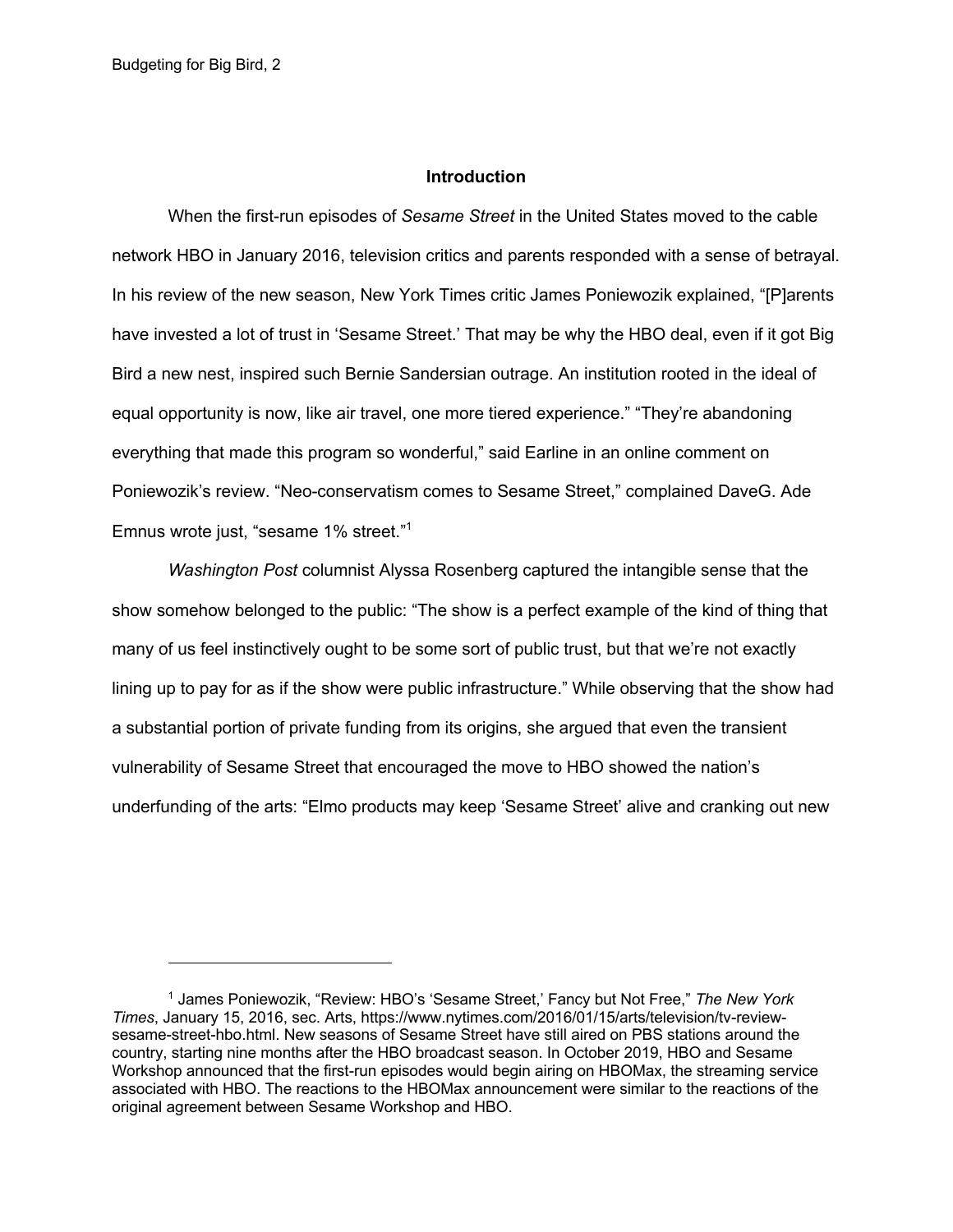episodes, but it was the PBS pipeline that made sure children of all economic backgrounds had access to new episodes at the same time."2

This paper takes Rosenberg's historical argument seriously, using a combination of the archival records of the Children's Television Workshop at the University of Maryland with more recent annual New York state charity reports of the Children's Television Workshop (now Sesame Workshop). These unique long-term records of a non-profit's funding strategies and operations will allow us to start working the postwar history of educational broadcasting into the existing postwar historiography on the fragility of public education as a concept. From the late 19<sup>th</sup> century until recently, historians have defined K-12 public education in part because most of its revenues come from taxation; and then vouchers, tax credit, and charter-school policies disturbed the supposedly-strict dividing line between public and private.<sup>3</sup> Historians have arguments about the public nature of universities with states' names in them, long after flagships such as the University of Michigan were tossed only a few crumbs from state coffers.<sup>4</sup> In many ways, the most enduring educational television show in the United States was both born of federal funding and limited by a framework that federal support was for experimental and start-up rather than operational purposes. The founders of the Children's Television Workshop accepted that framework – were in fact the model for it – and made strategic

<sup>&</sup>lt;sup>2</sup> Alyssa Rosenberg, "'Sesame Street' Goes to HBO and Makes It Clear Why We Should Fund the Arts," *Washington Post*, August 13, 2015, https://www.washingtonpost.com/news/actfour/wp/2015/08/13/sesame-street-goes-to-hbo-and-makes-it-clear-why-we-should-fund-the-arts/.

<sup>&</sup>lt;sup>3</sup> William J. Reese, "Changing Conceptions of 'Public' and 'Private' in American Educational History," in *History, Education, and the Schools*, ed. William J. Reese (New York: Palgrave Macmillan, 2007), 95–112, https://doi.org/10.1057/9780230104822\_6; for an argument rooted in the 19th century history of growing public-private divides, see Nancy Beadie, "Toward a History of Education Markets in the United States: An Introduction," *Social Science History* 32, no. 1 (2008): 47–73. For a discussion of the porous boundary related to students with disabilities, see Sherman Dorn, "Public-Private Symbiosis in Nashville Special Education, *History of Education Quarterly* 42, no. 3 (2002): 368-394.

<sup>4</sup> Christopher Newfield, *Unmaking the Public University: The Forty-Year Assault on the Middle Class* (Cambridge, Mass.: Harvard University Press, 2011). As many administrators have observed, many public flagship universities have moved from publicly-funded and –governed institutions to becoming publicly-supported, publicly-located, and occasionally publicly-harassed.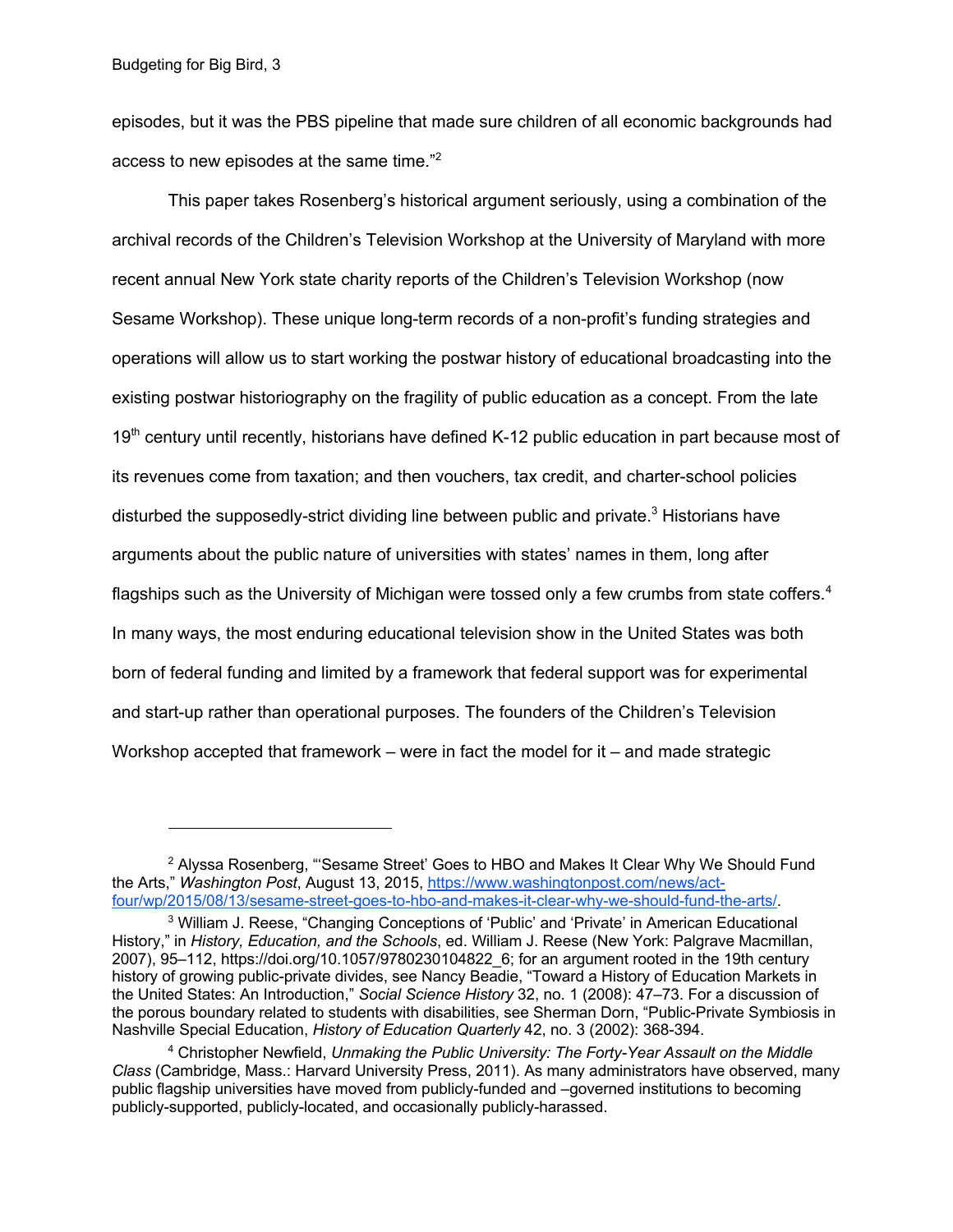decisions that quickly and permanently prioritized the survival of *Sesame Street* as an American institution – one that made emotional connections for the millions who adored it even while its funding came predominantly from private sources.

This paper relies heavily on the archival materials at the University of Maryland, which include the original proposals from the 1960s, discussions of spin-off products shortly after Sesame Street began airing, a discussion of broader revenue strategies in the early 1970s during the Nixon budget battles with Congress, and the implementation of a strategy for diverse revenues as federal funding of operations wound down in the 1970s and afterwards. The archival records also include discussion of funding for the production of international broadcast versions such as *Plaza Sesamo* (funded at first by XEROX). This work also builds on the existing work on *Sesame Street*, especially Robert Morrow's 2006 monograph.<sup>5</sup> These records will also allow us to look at a different perspective on private fundraising for education. The historiography and current literature often focus on the funders' perspectives, $6$  with an important exception in higher education.<sup>7</sup> The long history of Sesame Street allows us to examine private funding for education purposes from the perspectives of those receiving funds – what they considered acceptable sources of funding, what they thought their values were, what limits they

<sup>5</sup> Robert W. Morrow, *"Sesame Street" and the Reform of Children's Television* (Johns Hopkins University Press, 2006). Not incidentally, Morrow was one of the original organizers of the archival materials, contributing to the original finding aid for the collection.

<sup>6</sup> James D. Anderson, *The Education of Blacks in the South, 1860-1935* (Chapel Hill, NC: University of North Carolina Press, 1988); Sarah Reckhow, *Follow the Money: How Foundation Dollars Change Public School Politics* (New York, NY: Oxford University Press, 2012); Sarah Reckhow and Jeffrey W. Snyder, "The Expanding Role of Philanthropy in Education Politics," *Educational Researcher* 43, no. 4 (May 1, 2014): 186–95, https://doi.org/10.3102/0013189X14536607; Janelle Scott, "The Politics of Venture Philanthropy in Charter School Policy and Advocacy," *Educational Policy* 23, no. 1 (January 1, 2009): 106–36, https://doi.org/10.1177/0895904808328531; Megan E. Tompkins-Stange, *Policy Patrons: Philanthropy, Education Reform, and the Politics of Influence*. Educational Innovations Series (Cambridge, MA: Harvard Education Press, 2016).

<sup>7</sup> Marybeth Gasman and Katherine V Sedgwick, eds., *Uplifting a People: African American Philanthropy and Education* (New York, NY: Lang, 2005); Frederick Rudolph, *The American College and University: A History* (New York, NY: Knopf, 1962); Sheila Slaughter and Larry L Leslie, *Academic Capitalism: Politics, Policies, and the Entrepreneurial University* (Baltimore, MD: Johns Hopkins University Press, 1997).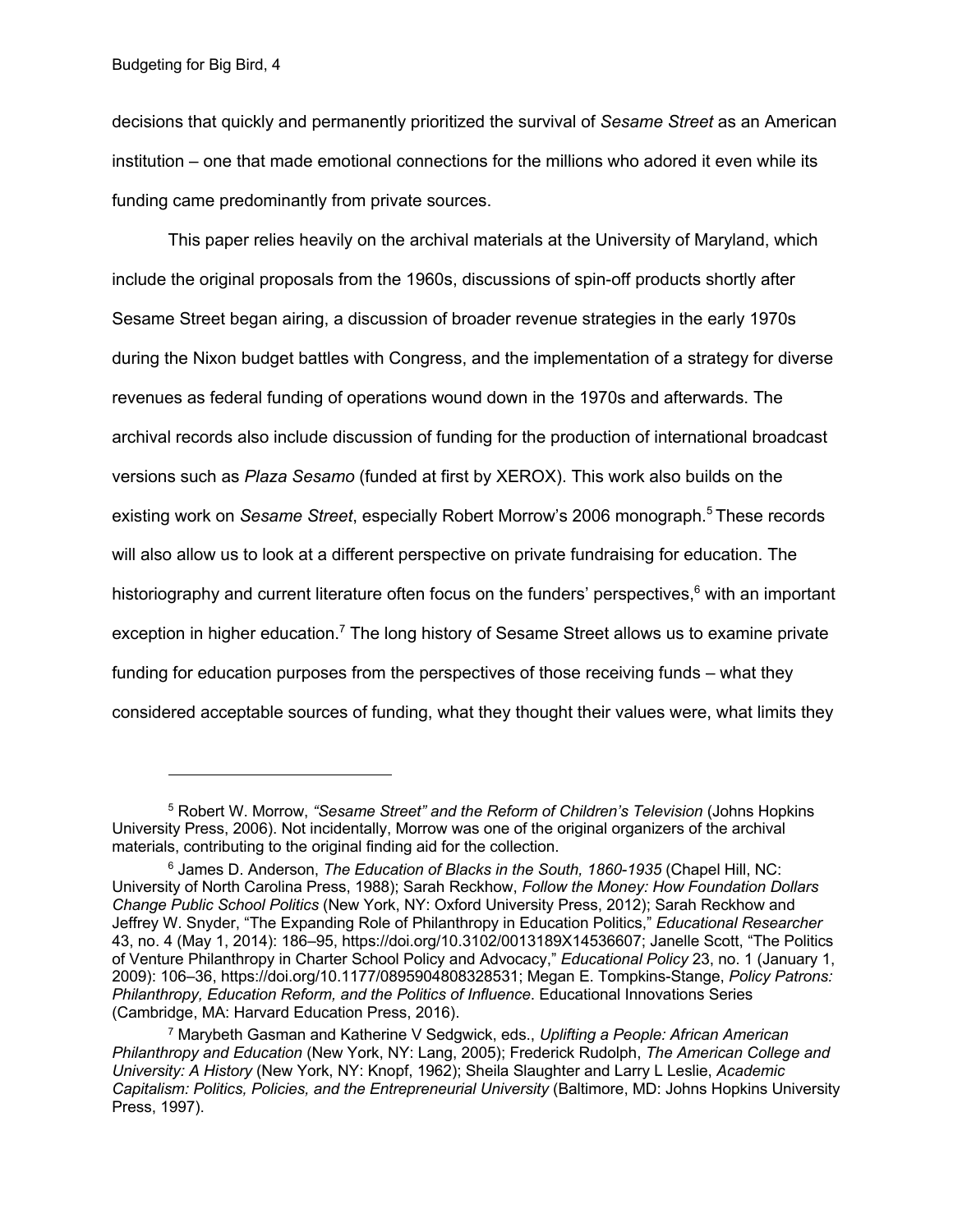saw. In many ways, the choices made about revenue options tell us a great deal about the values of those who founded Children's Television Workshop and watched over *Sesame Street*'s survival and legacy, while the public image of the show encouraged an emotional ownership of Big Bird and his friends by the general public.

### **Sesame Street's Funding Origins**

When *Sesame* Street debuted November 10, 1969, it was a show established for preschool children as a unique experiment in pre-academic teaching over the airwaves. As the founding president of Children's Television Workshop (CTW), Joan Ganz Cooney had proposed an educational program for preschool children that fulfilled entertainment and educational goals in tandem.<sup>8</sup> Cooney's theory of the show was that by attracting an audience of preschoolers and parents (mostly mothers) with an entertaining show, it could then teach children with systematically organized educational content.

The multiple proposals that led to the show were responding to the quick spread of television in the postwar era, with both attending alarm and hope that commonly accompanies cultural change. By the late 1960s, broadcasters like Fred Rogers and Joan Ganz Cooney argued for the power of television as a tool for supporting child development – and as Cooney developed grant funding, an argument specifically that television could help provide equal educational opportunities for preschool children. In addition, Cooney and other founders of the Children's Television Workshop also suggested that educational television could be developed using both accepted commercial features of television production and research-based psychological insights into child development.

The origin story begins in the winter of 1966, at a dinner party at Cooney's house with Lloyd Morrisett, a vice president at the Carnegie Corporations, and also Lewis Freedman,

<sup>8</sup> Richard Polsky, *Getting to Sesame Street: Origins of the Children's Television Workshop* (New York: Praeger, 1974).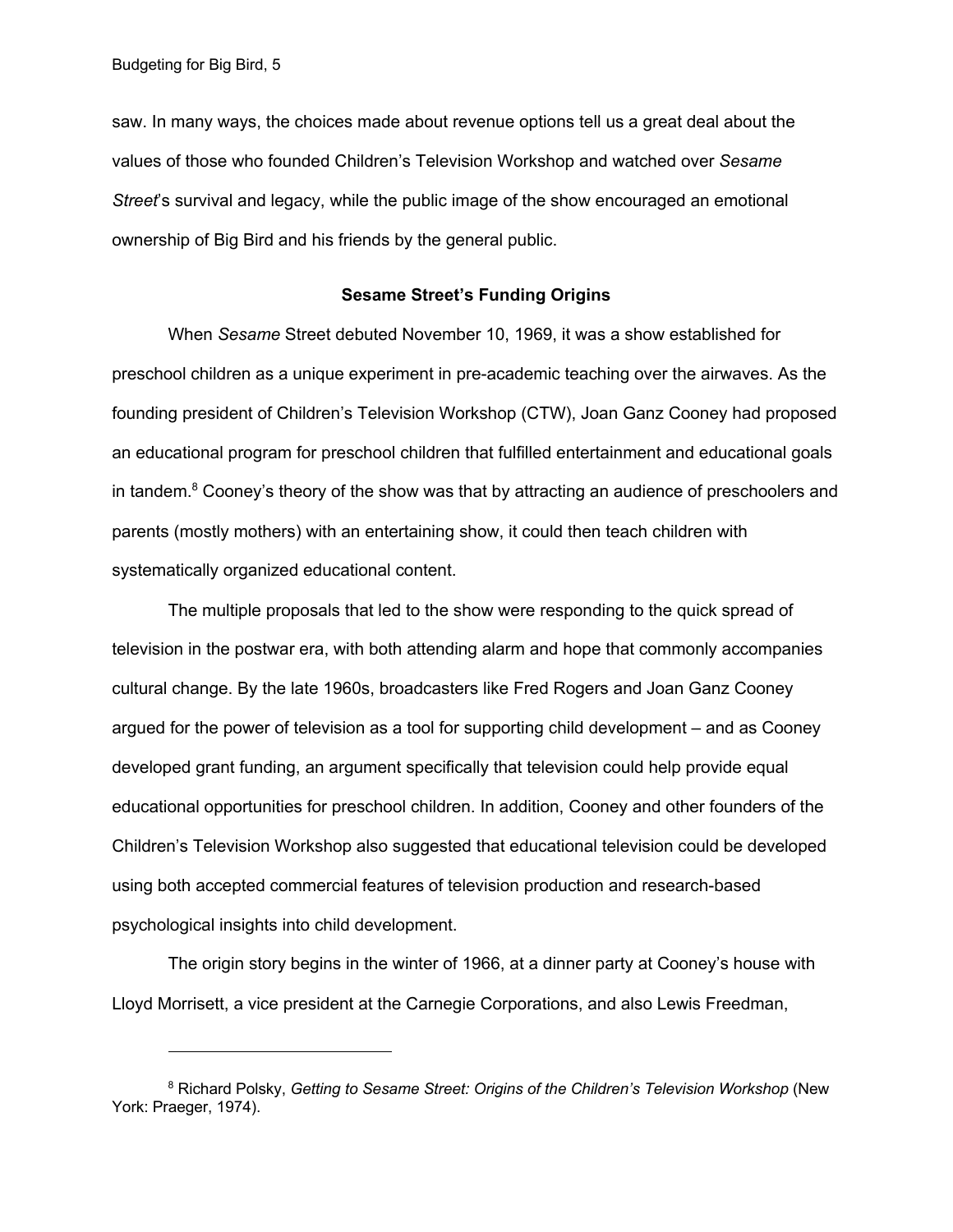Cooney's boss at New York City's public television station. Morrisett's daughter was addicted to watching television, he reported, and wondered, could television do anything productive for children? That sparked an intense effort to answer that question. The hope that threaded through the proposals that followed: a show that "would be both entertaining and attractive to the children and, at the same time, educational."<sup>9</sup> That evening discussion was the beginning of *Sesame Street*.

When Cooney finished a "feasibility study" in the fall of 1966, funded by Carnegie, Cooney hoped that Channel 13 would telecast the show. Freedman and Cooney met with Morrisett at the Carnegie Corporation's offices to discuss the possibilities for establishment of a television show by Channel 13. Cooney suggested to the Carnegie Foundation that the show have various formats for children's entertainment. However, Freedman was no longer program director at the station by the end of the year, and Cooney left Channel 13 a few months later when Channel 13 refused her proposal.<sup>10</sup> To obtain funding, they began to negotiate with the federal government and also the Ford Foundation and the Carnegie Corporation.

After landing at National Educational Television, Freedman recommended the creation of a production company affiliated with NET. Over many months, Cooney reworked the idea of an educational show for preschoolers that would teach basic concepts and literacy. Together with Morrisett and others, she obtained a grant from Carnegie Corporation, funding from the federal government, and Carnegie's charitable rival, the Ford Foundation.<sup>11</sup> The newly formed Children's Television Workshop (CTW) launched as a unit within NET with combined funding of

<sup>9</sup> Morrow, *"Sesame Street" and the Reform of Children's Television*.

<sup>10</sup> Morrow, *"Sesame Street" and the Reform of Children's Television*.

<sup>&</sup>lt;sup>11</sup> Children's Television Workshop. "Children's Television Workshop Summary of Funding Sources as of September 1971," September 1971. Box 10, Folder 9. Archive of the Children's Television Workshop, Special Collections and University Archives, University of Maryland Libraries. National Educational Television had begun in the early 1950s as the Educational Television and Radio Center, supported by Ford's Fund for Adult Education. It was the predecessor of PBS but operated with a different governance model and different relationship with local stations.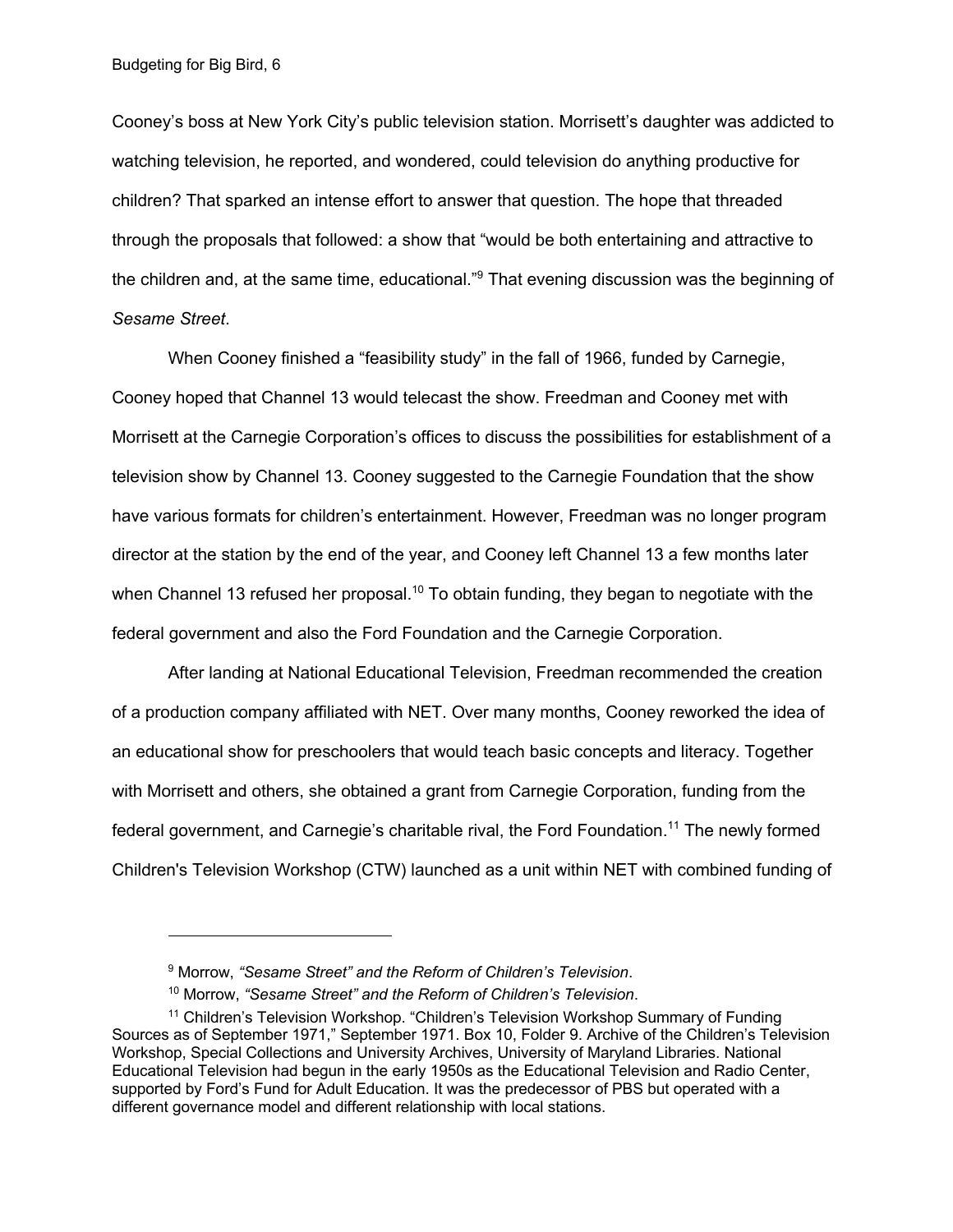Budgeting for Big Bird, 7

\$8 million from the Carnegie Corporation, the Ford Foundation and the U.S. federal government to create and produce a new children's television show.<sup>12</sup> The public announcement of the grant package in March 1968 heralded a utopian vision for educational television. The purpose of the Workshop was to create a "nursery school without walls" and "to stimulate the intellectual and cultural growth of young children—particularly those from disadvantaged backgrounds."<sup>13</sup> With bigger purposes like fighting poverty, the experimental preschool television show obtained funding from the federal government and foundations. But it also made for different expectations. 14

As conversations moved from a dinner conversation to a large public-private partnership, the asserted purpose of the show had shifted. The proposal for what became *Sesame Street* grew from an experiment exploring if television could teach into a much weightier project, an attempt to bring the benefits of preschool education to poor children. Like Head Start, the purpose of *Sesame Street* was to prepare children of the poor, and especially African American children in cities, with teaching the three Rs and values of citizenship. And to achieve these goals, it would have to keep an audience of children.<sup>15</sup> The goals of the experimental show had metastasized to match the utopian views of the Great Society. Major foundations including the Ford Foundation and the Carnegie Corporation as well as educators and parents had imagined

<sup>12</sup> Polsky *Getting to Sesame Street*.

<sup>&</sup>lt;sup>13</sup> Carter, Barbara, and Gloria Dapper. "Report of Seminar." Cambridge, MA: Children's Television Workshop, June 26, 1968. Box 32, Folder 38. Archive of the Children's Television Workshop, Special Collections and University Archives, University of Maryland Libraries; Morrow, *"Sesame Street" and the Reform of Children's Television*; Polsky, *Getting to Sesame Street*, p. 3.

<sup>14</sup> Morrow, *"Sesame Street" and the Reform of Children's Television*.

<sup>15</sup> Michael Z. Newman, "New Media, Young Audiences and Discourses of Attention: From Sesame Street to 'Snack Culture.'" *Media, Culture & Society* 32, no. 4 (July 2010): 581–96. https://doi.org/10.1177/0163443710367693.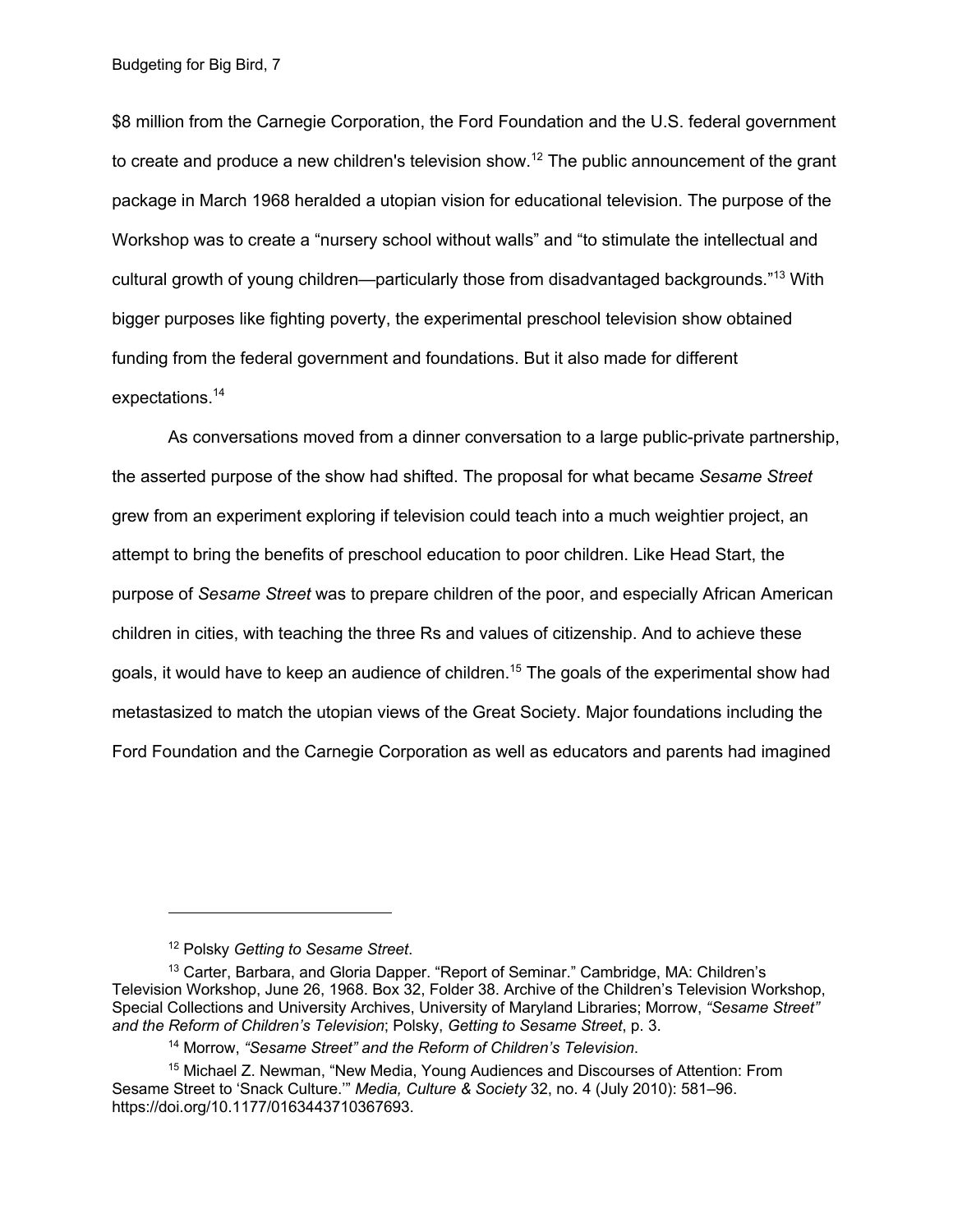that television would change educational outcomes without addressing deeper educational inequities, racial segregation, and geographical isolation.<sup>16</sup>

CTW tried to draw as large an audience as possible for this program. The project members thought that it was necessary to devote an extensive budget for this show to expand the audience including disadvantaged and disabilities. For this, CTW considered several ways to promote Sesame Street such as advertisements in local newspapers, decoration of target areas, and mailings.17 To support the development of an audience, for example, the spending of the grant reflected that goal, with \$5.5 million anticipated in production costs and almost \$2.5 million in other supports, including \$400,000 in "Public Information" over that first 1968-1970 grant cycle. More than a third of the budget for public information materials (\$125,000) was spent directly on local stations, termed "Allotment to Educational TV Stations for local and regional public relations."<sup>18</sup> This grant was spent on the distribution for stations in selected cities to enable CTW to expand its promotional activities across the country, to select stations for spending funds to cooperate with local community groups.<sup>19</sup> A key mechanism in that spending plan was to use community-level organizers to generate an audience in cities. A study focusing

<sup>16</sup> Victoria Cain, "From *Sesame Street* to Prime Time School Television: Educational Media in the Wake of the Coleman Report*," History of Education Quarterly* 57, no. 4 (November 2017): 590–601. https://doi.org/10.1017/heq.2017.34.

<sup>17</sup> Children's Television Workshop. (1968). Children's Television Workshop of NET BUDGET (p 45). Retrieved from Archive of the Children's Television Workshop, Special Collections and University Archives, University of Maryland Libraries. (Box 1, Folder 24)

<sup>&</sup>lt;sup>18</sup> Cooney, J. G. (1968). Progress Report Phase I: Development (p 17). Retrieved from Archive of the Children's Television Workshop, Special Collections and University Archives, University of Maryland Libraries. (Box 3, Folder 1). Also see Children's Television Workshop, "Children's Television Workshop of NET: Budget Presentation," June 20, 1968, Box 1, Folder 24, Archive of the Children's Television Workshop, Special Collections and University Archives, University of Maryland Libraries.

<sup>&</sup>lt;sup>19</sup> Joan Ganz Cooney, "Progress Report Phase I: Development" (1968), p 17. Retrieved from Archive of the Children's Television Workshop, Special Collections and University Archives, University of Maryland Libraries. (Box 3, Folder 1)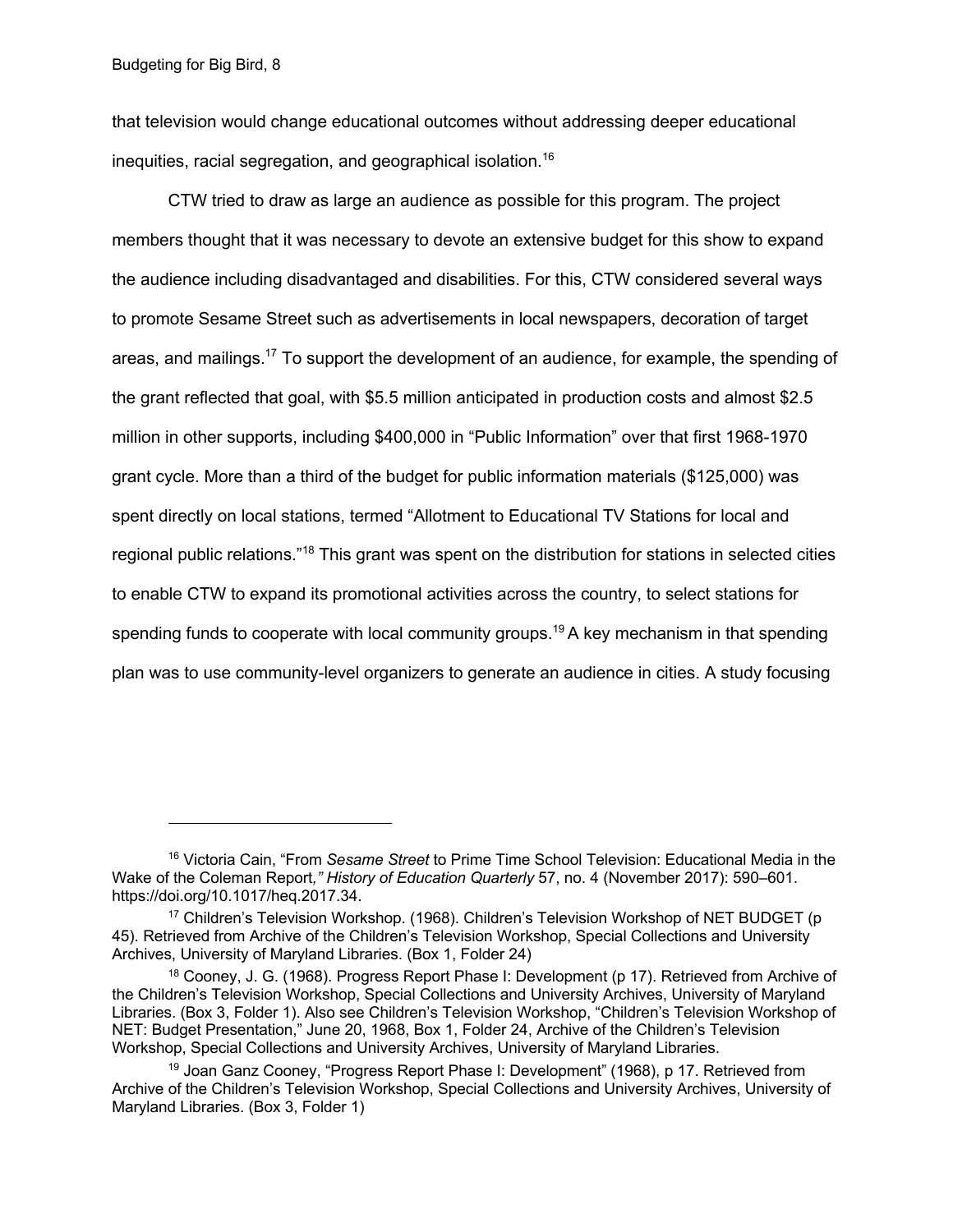Budgeting for Big Bird, 9

on the show's "ghetto audience" in New York, Chicago, and Washington, D.C., showed significant numbers of African American and Latinx families watching the show.<sup>20</sup>

#### **An Overview of a Half Century of Workshop Funding**

The budgeting priorities in the first few years of *Sesame Street*'s development and distribution focused on the creation of and building an audience for a new type of broadcast program, trying to address Cooney's obsessions with achieving both educational and audience (or market) goals. As the popularity of *Sesame Street* became evident in its first year, the goals of Children's Television Workshop leaders shifted, maintaining *Sesame Street*'s production and outreach workflow and moving to the development of new programs such as *The Electric Company*. The Workshop moved out of NET and became a freestanding nonprofit, a change that presaged the goal of preserving its mission, beyond the creation of an experimental show or two. Within a few years, especially as federal budget fights in the late Nixon years threatened public broadcasting appropriations, the leadership institutionalized searches for revenue sources. Some of those searches failed while others succeeded, and at one level, a key question is, how has *Sesame Street* and its non-profit survived for 50 years? In the following paragraphs we provide a brief overview of how revenue sources have changed.

An internal report of funding sources as of fall 1971 showed that of the \$18.3 million received by Children's Television Workshop in the first three years from its founding in 1968, \$11.5 million or 63% had come from public agencies (primarily the Department of Health, Education, and Welfare) or government-chartered pass-through entities such as the Corporation for Public Broadcasting. Of the \$6.8 million in private funding received in its first three years, \$5.6 million were in grants from the Carnegie Corporation of New York and the Ford

 $^{20}$  Children's Television Workshop. "A Summary of CTW Audience Data" (1973). Retrieved from Archive of the Children's Television Workshop, Special Collections and University Archives, University of Maryland Libraries. (Box 10, Folder 9)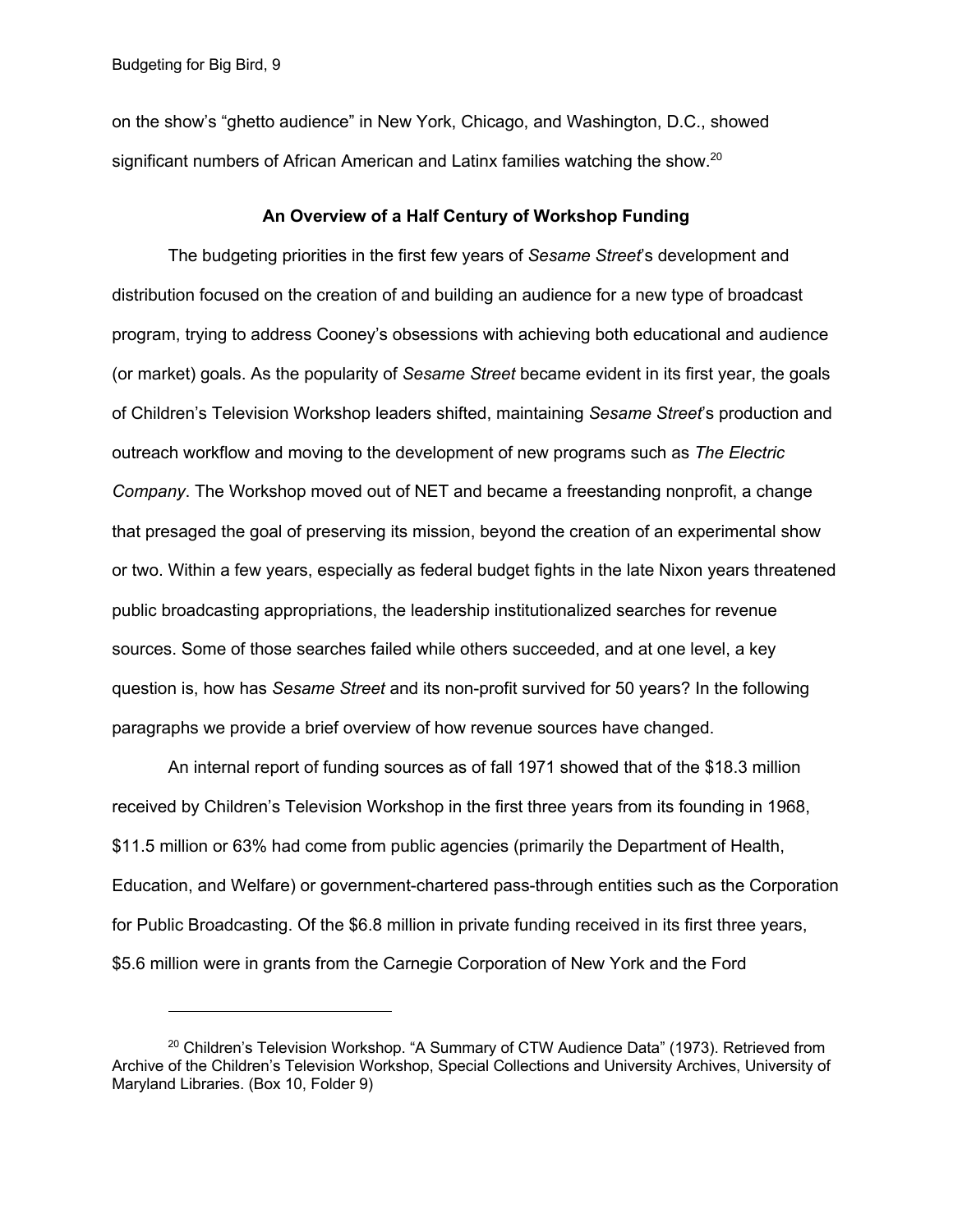Foundation.<sup>21</sup> Thus, the bulk of funding was in direct support of the development, production, and generation of audience for *Sesame Street* and its first spin-off for school-aged children, *The Electric Company*. The public-private partnership was a feature of *Sesame Street*'s funding from the beginning.

What changed over the next several decades was not the combination of funding from both public and private sources but instead were the routes by which both public and private funding supported *Sesame Street* and related programming, as well as the creation of a new and now-essential funding stream for Children's Television Workshop (now Sesame Workshop). In 1971, funding continued to flow from the federal government for production costs both through direct grants and by general support from the (then-new) Corporation for Public Broadcasting. Within a decade, the Workshop staff had been successful in diversifying revenues. In some cases, this came from the original model, such as when the National Science Foundation underwrote the development and production costs of the creation of *3-2-1-Contact* in the late 1970s, and more recently as US Aid for International Development (USAID) has funded the development of international programming in regular grants.<sup>22</sup> (In 2005, of the \$6.2 million or 6% of revenues that came from direct grants, \$4.5 million came from USAID.)<sup>23</sup> But the economic model for *Sesame Street* became dependent on a new funding source: consumer goods.

https://www.nsf.gov/awardsearch/showAward?AWD\_ID=7716726&HistoricalAwards=false.

<sup>&</sup>lt;sup>21</sup> Children's Television Workshop, "Children's Television Workshop Summary of Funding Sources as of September 1971," September 1971, Box 10, Folder 9, Archive of the Children's Television Workshop, Special Collections and University Archives, University of Maryland Libraries. In addition to the funds that CTW had received at that point, they had been promised an additional \$1M from the Ford Foundation.

<sup>&</sup>lt;sup>22</sup> "A Feasibility Planning Study for a Daily Television Science Series for Children" (National Science Foundation Award 7716726, September 28, 1977),

<sup>&</sup>lt;sup>23</sup> Sesame Workshop, "Sesame Workshop 2006 Annual Filing for Charitable Organizations," New York State, May 14, 2007, New York State schedule 4b, https://www.charitiesnys.com/RegistrySearch/show\_details.jsp?id={6D73DF75-BC87-4F38-B6AC-2268C010EB1E}.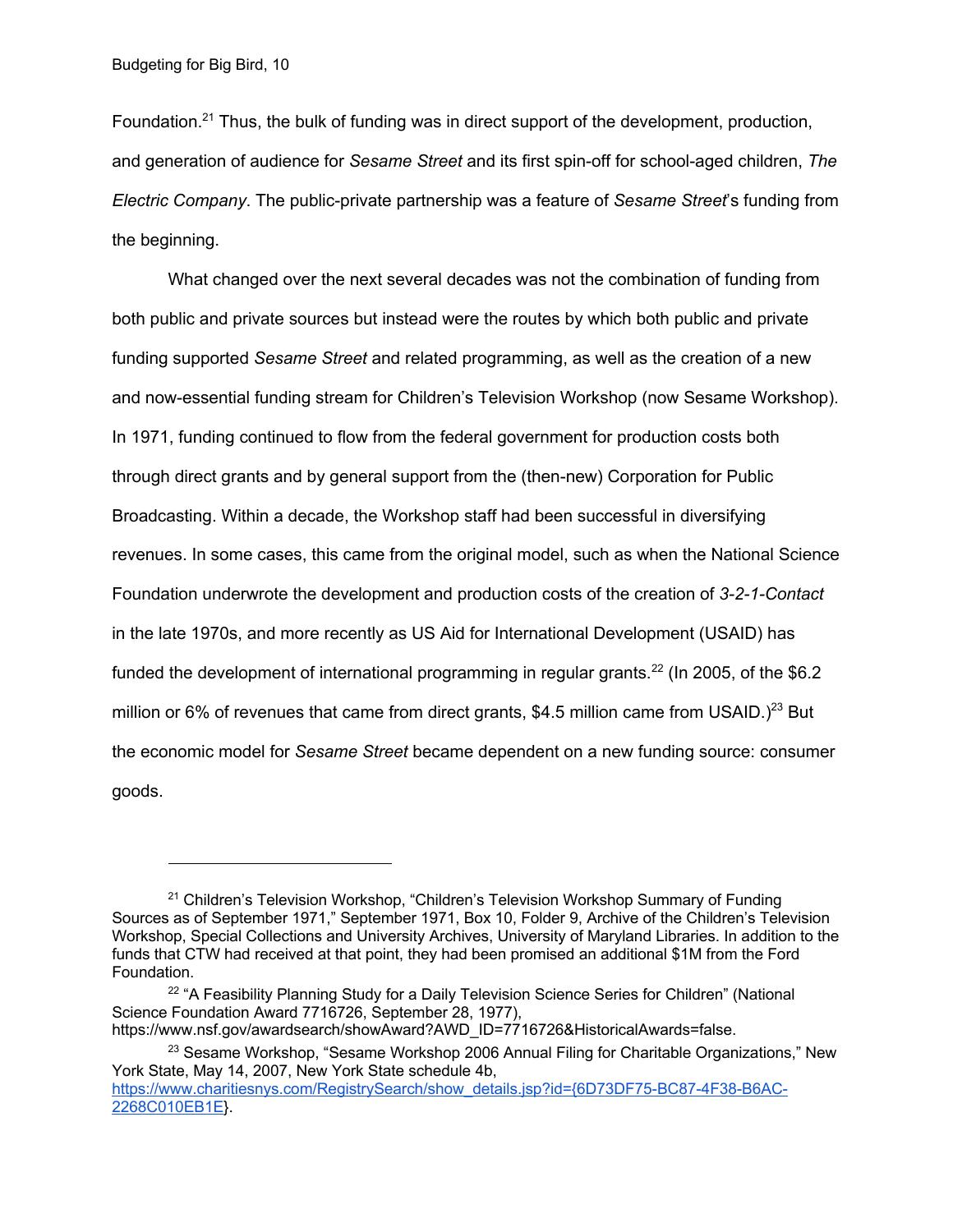That dependence on royalties for consumer goods is evident in annual charity reports to the federal government and New York State. In 2001 through 2004, the Workshop reported that of \$375 million in revenues, \$202 million or 54% came from "Other income," which it noted comprised largely royalties from toys and plush animals.<sup>24</sup> In the 2005 fiscal year, specifically, it received \$14.7 million in license fees from Mattel and \$6.6 million from KMart, altogether considerably more than the \$4.3 million it received in the same year from the Public Broadcasting Service.<sup>25</sup> Elmo had become dependent on the sales of Tickle-Me Elmo.

The early part of the century may have been a high-water mark in terms of financial dependency on consumer-good licensing. The 2015 agreement to place first-run episodes on HBO substantially reduced the role of product licensing of consumer goods in Sesame Workshop revenues. In recently reported financial statements, such licensing contributed \$69 million or 27% of total revenues for fiscal years 2017 and 2018.<sup>26</sup> The audited financial statements for 2015 through 2018 do not mention either HBO or WarnerMedia (HBO's parent company), but the consequence has been clear: Sesame Workshop's license agreement with WarnerMedia further diversified its revenue stream.

In many cases, the steps in diversifying revenue came with public discussion, but as much around consumption culture rather than the nature of funding and *Sesame Street*'s relationship with the public. With Tickle Me Elmo's release in 1996, the toy quickly sold out in stores, and its nature as a consumer phenomenon sparked discussions of overhyped

<sup>&</sup>lt;sup>24</sup> Sesame Workshop, "Sesame Workshop 2006 Annual Filing for Charitable Organizations," IRS Form 990 Schedule A, Part IV-A and "statement 32." New York State charitable annual filings include the state forms, federal 990 forms, and annual financial statements.

<sup>&</sup>lt;sup>25</sup> Sesame Workshop, "Sesame Workshop 2006 Annual Filing for Charitable Organizations," Consolidated financial statements of FY 2005 and 2006, p. 13.

<sup>&</sup>lt;sup>26</sup> Sesame Workshop, "Sesame Workshop 2018 Annual Filing for Charitable Organizations," May 10, 2019, https://www.charitiesnys.com/RegistrySearch/show\_details.jsp?id={6D73DF75-BC87-4F38- B6AC-2268C010EB1E}.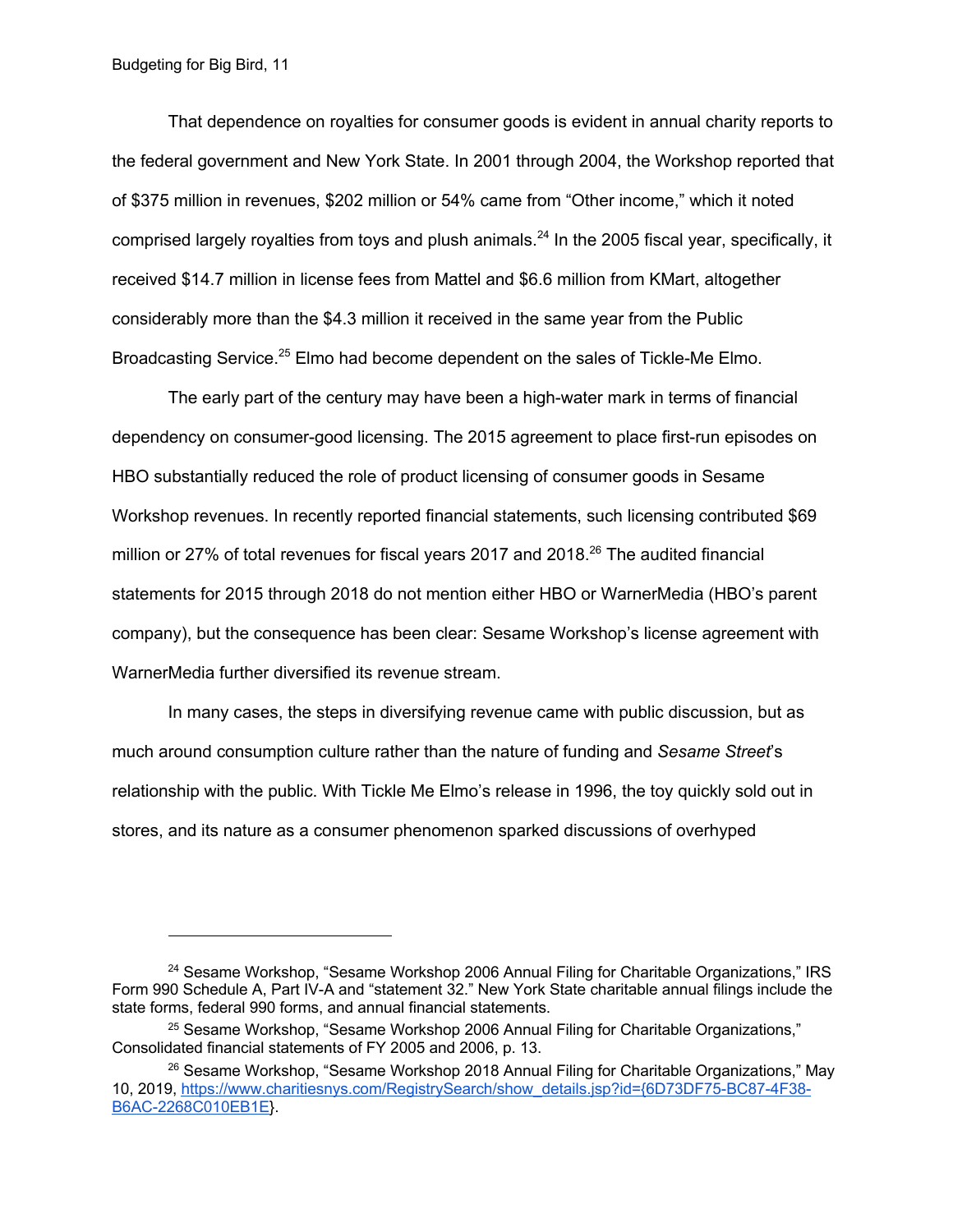consumerism and rumors of mafia family hijinks to acquire several of the toys.<sup>27</sup> And just in the last few weeks, the announcement of the move of first-run *Sesame Street* episodes from HBO to HBOMax have restarted the debates from 2015. What is less discussed is the internal strategy of CTW (now Sesame Workshop). The archival materials provide more background on the efforts of CTW leaders than the annual charity filings with New York State. Annual financial reports document the funds that were brought in -- in essence, the successful strategies of CTW over the years. What is missing from financial statements are the internal discussions, the failed efforts, and the strategic choices made.

### **Strategic Choices**

The development of a long-term strategy for sustaining *Sesame Street* was not baked into the beginning but evolved out of the lived experience of the Workshop leadership as they turned an experimental idea into a produced, broadcast show. While Cooney and others set up the Children's Television Workshop in spring 1968 within National Educational Television (NET) to handle publicity as well as production -- their model depended on effective building of an audience, after all -- after the April 1968 public announcement of the grants, they were also contacted by parties interested in connecting with this untitled, untested show for young children. By the first broadcast, CTW leaders found themselves not only building a relationship with local public television stations and parents, but also managing external relationships with toy manufacturers, book publishers, record producers, international broadcasters, and many others. Managing all of those relationships made those parties visible as the first exhilarating months of broadcast success became a long-term effort to institutionalize *Sesame Street* and other Workshop shows.

 $27$  Dan Barry, "A Christmas Tale of the Gottis and Tickle Me Elmo," The New York Times, December 18, 1996, sec. New York, https://www.nytimes.com/1996/12/18/nyregion/a-christmas-tale-ofthe-gottis-and-tickle-me-elmo.html.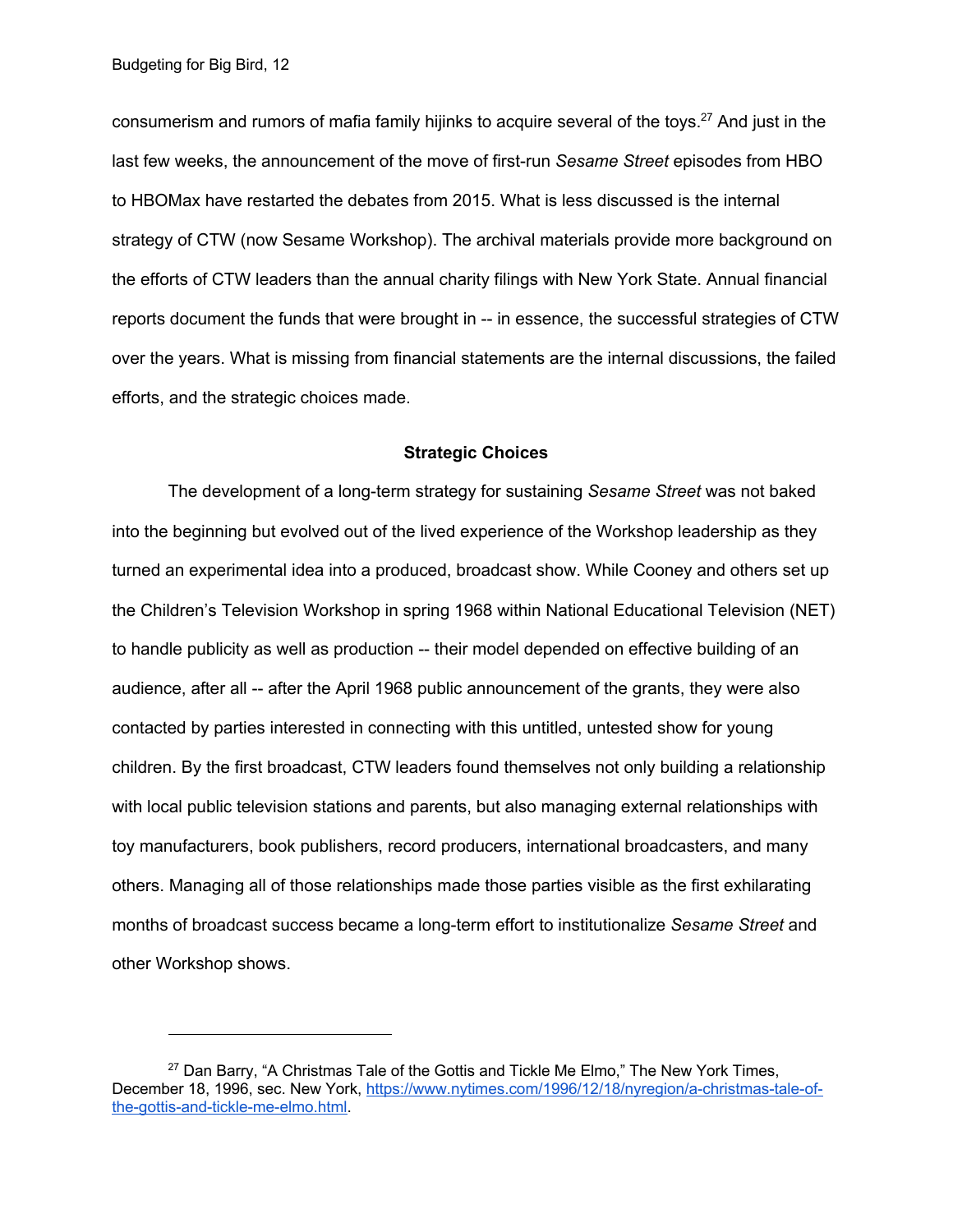Five years after the initial announcement of the initial grants, the Workshop had a runaway hit for preschool children in *Sesame Street*, a second show for primary-grade children, *The Electric Company*, and growing uncertainty about the Workshop's long-term financial future. In the first year of operations, the Workshop had separated from National Educational Television, which enabled its leadership to address uncertainty in a deliberate fashion. This led to months of internal debates over revenue options at the same time that Workshop leadership struggled with the fallout of a federal budget battle in the later months of the Nixon administration. These internal discussions and consulting relationships document the efforts to maintain what its leaders thought was inviolable: the continuity of *Sesame Street*.

#### **Consumer Goods**

Before *Sesame Street* went on the air, Children's Television Workshop staff were approached by those interested in licensing the as-yet-unnamed characters for commercial purposes. For example, the Arnold Corporation suggested that making use of manipulative materials such as toys, games, and books related to programs to help better understanding.<sup>28</sup> CTW staff and advisors argued that there was a role for printed, filmed, and recorded materials, as well as educational toys, to reinforce and extend the skills children learned from viewing the show, and that CTW should establish clear guidelines for such licensing. These sources such as license of manipulative materials and toys and games for learning, licensing of materials not directly related to programs, and royalties from books and publications were already suggested to CTW for funding. And a 1970 proposal for a formal structure for such consumer established some guidelines after a book licensing deal "has worked out unsatisfactorily, in our opinion." As

 $28$  Arnold Arnold to Cooney, October 23, 1968. Box 6, folder 21; Davidson to Cooney, November 11, 1968, Box 6, folder 21, Archive of the Children's Television Workshop, Special Collections and University Archives, University of Maryland Libraries.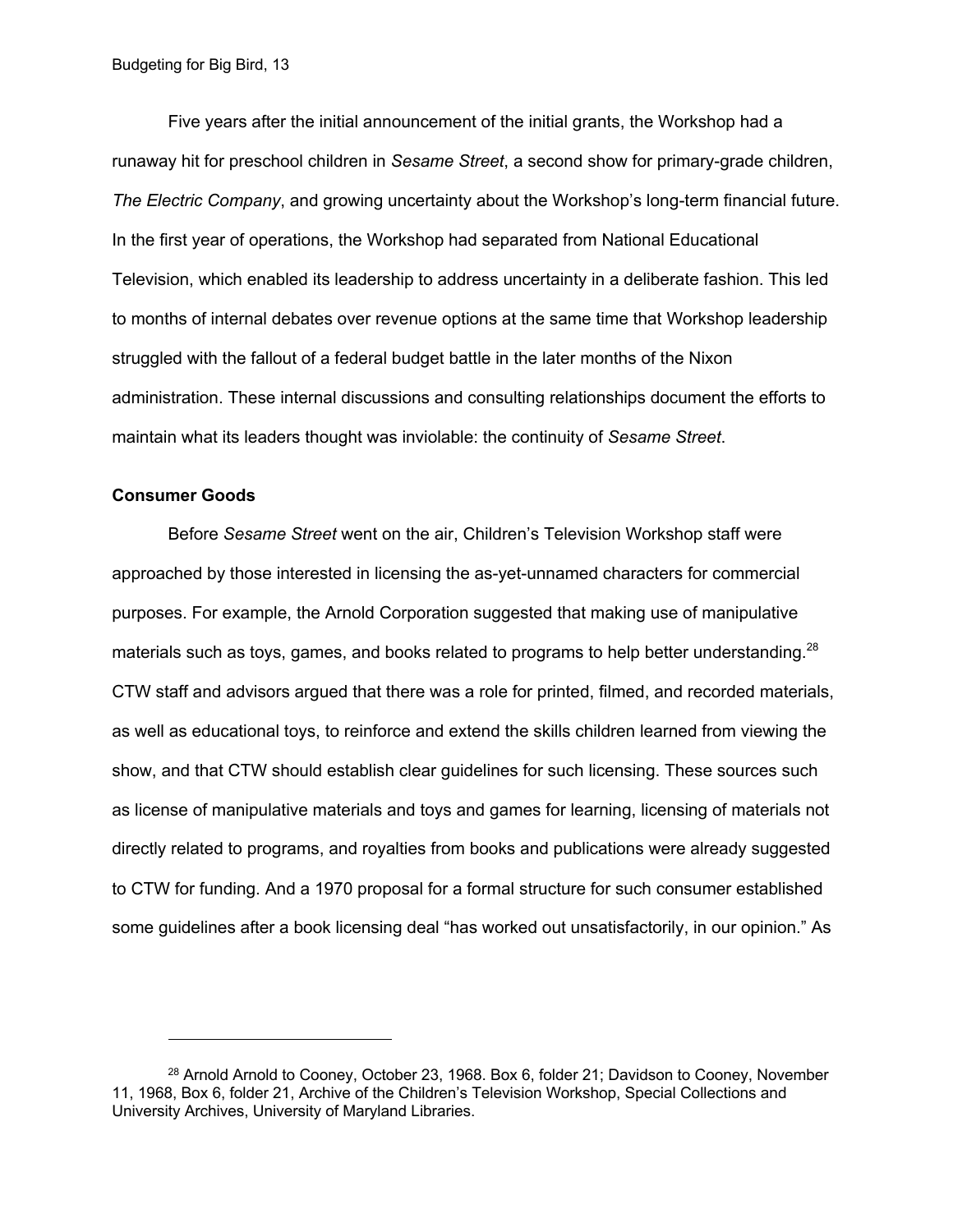a result, staff "concluded that hereafter it must retain educational and creative control over its own non-broadcast products" within a special consumer-goods division.<sup>29</sup>

To operationalize that commitment, the Workshop convened staff of the new Non-Broadcast Materials Division and eight advisors. The purpose of this seminar was "to go back and reconsider the curriculum" and extending the possibilities of non-broadcast materials. The participants of this seminar developed a set of goals for the non-broadcast materials. They suggested that non-broadcast products could support and serve the show with extensions of the basic concepts introduced, and that products also could help the children to get more understanding. Some advisors also showed a skeptical perspective of the existing publications because these materials would not be used in both classrooms and home. Therefore, they suggested that non-broadcast materials including toys, books, and other stuff that would be used in various ways to help better understand the program and its underlying curriculum.<sup>30</sup>

Workshop leaders and staff were comfortable with this mix of educational and revenue purpose.<sup>31</sup> The control over the image and reputation of Workshop shows and characters became a hallmark of how CTW has protected its image: it has been and remains happy to

<sup>&</sup>lt;sup>29</sup> Children's Television Workshop. "A Proposal for the Creation of a Non-Broadcast Materials Division of the Children's Television Workshop," October 2, 1970, p. 2. Box 4, Folder 26. Archive of the Children's Television Workshop, Special Collections and University Archives, University of Maryland Libraries.

<sup>&</sup>lt;sup>30</sup> Children's Television Workshop. "Report of Non-Broadcast Seminar on Pre-Reading and Reading Goals." New York, NY: Children's Television Workshop, November 12, 1971. Box 27, Folder 68. Archive of the Children's Television Workshop, Special Collections and University Archives, University of Maryland Libraries.

<sup>&</sup>lt;sup>31</sup> Children's Television Workshop. "A Proposal For The Creation of A Non-Broadcast Materials Division of the Children's Television Workshop," October 2, 1970. Box 4, Folder 26. Archive of the Children's Television Workshop, Special Collections and University Archives, University of Maryland Libraries; Craig, Robert W., and Mike Newcomet. "A Development Program for the Children's Television Workshop," March 20, 1973. Box 10, Folder 9. Archive of the Children's Television Workshop, Special Collections and University Archives, University of Maryland Libraries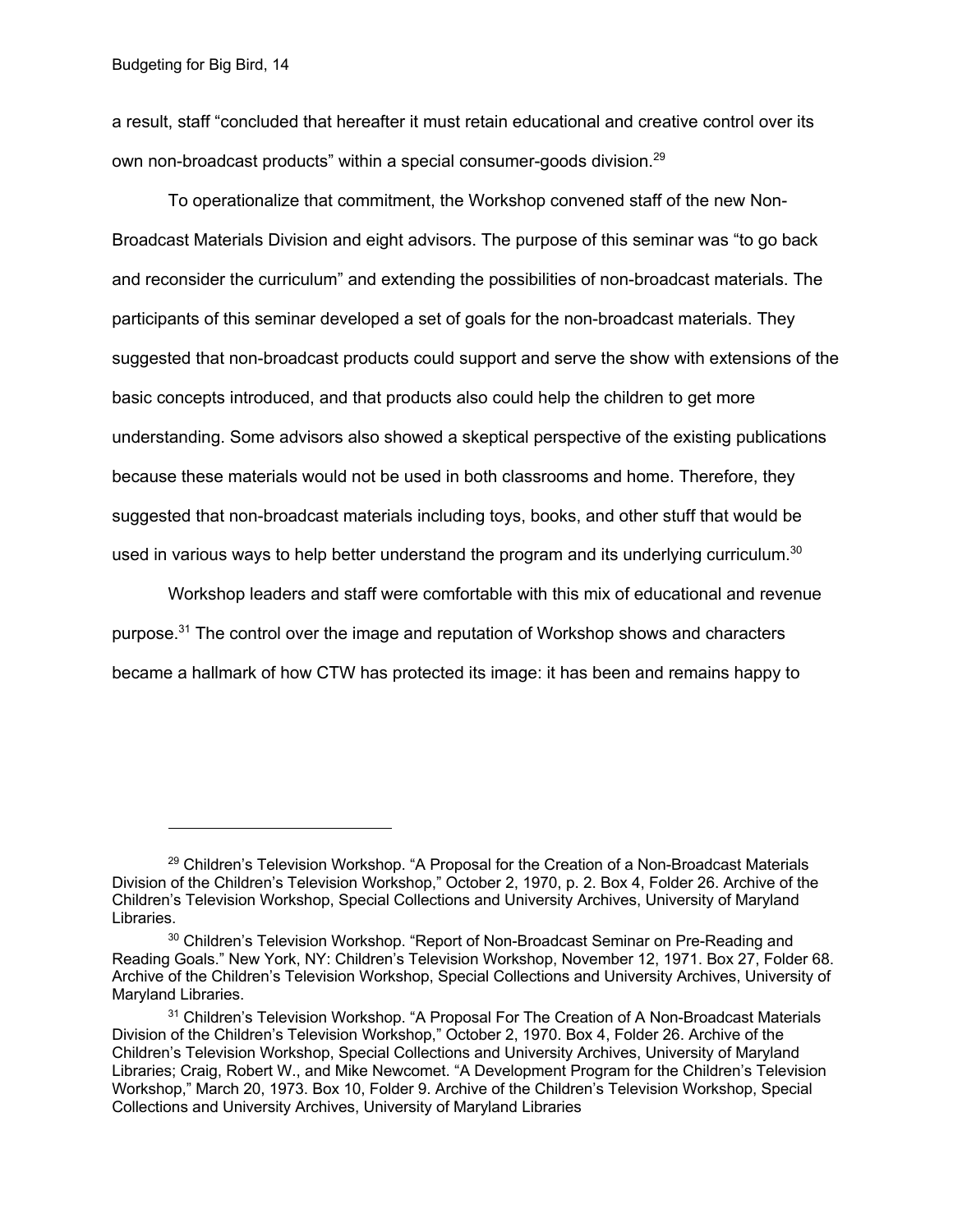license and gain revenue from consumer products that maintains the reputation of its shows … and if children learn as well, that helps fulfill the long-term mission of the Workshop. $32$ 

### **International Broadcasts**

Since the first airing of *Sesame Street* in November 1969, CTW has gradually expanded and diversified its activities. As with producing non-broadcast materials for children, international broadcasting was one of the strategies of development with sustainability for *Sesame Street*. In the initial period of broadcasting, CTW had already begun to support expanded broadcasting through the commercial marketing of its programs, the development of foreign productions, and the creation of products based on the characters and songs of *Sesame Street* and *The Electric Company*. <sup>33</sup> In 1973, CTW received revenues of \$300,000 from 54 countries which paid fees to license the show. These revenues were earned by foreign royalties and foreign productions including the development of specific versions for Sesame Street like *Plaza Sésamo*. 34

The adaptation of *Sesame Street* in other countries was a global strategy for CTW.35 To be specific, CTW supported several broadcasting productions in other countries by sales or production. The first program which aired outside of the United States began in 1970. Since then, foreign sales have expanded to Africa, East Asia, Europe, and the Middle East with

 $32$  Kennedy, Thomas P. "Report from Tom Johnston," March 22, 1973. Box 10, Folder 9. Archive of the Children's Television Workshop, Special Collections and University Archives, University of Maryland Libraries.

<sup>&</sup>lt;sup>33</sup> Yin, Robert K. "The Workshop and the World: Toward an Assessment of the Children's Television Workshop." Santa Monica, CA: RAND Corporation, October 1973. Box 2, Folder 32. Archive of the Children's Television Workshop, Special Collections and University Archives, University of Maryland Libraries.

<sup>&</sup>lt;sup>34</sup> Thomas P. Kennedy, "Report from Tom Johnston," March 22, 1973. Box 10, Folder 9. Archive of the Children's Television Workshop, Special Collections and University Archives, University of Maryland Libraries.

<sup>&</sup>lt;sup>35</sup> Yin, Robert K. "The Workshop and the World: Toward an Assessment of the Children's Television Workshop." Santa Monica, CA: RAND Corporation, October 1973. Box 2, Folder 32. Archive of the Children's Television Workshop, Special Collections and University Archives, University of Maryland Libraries.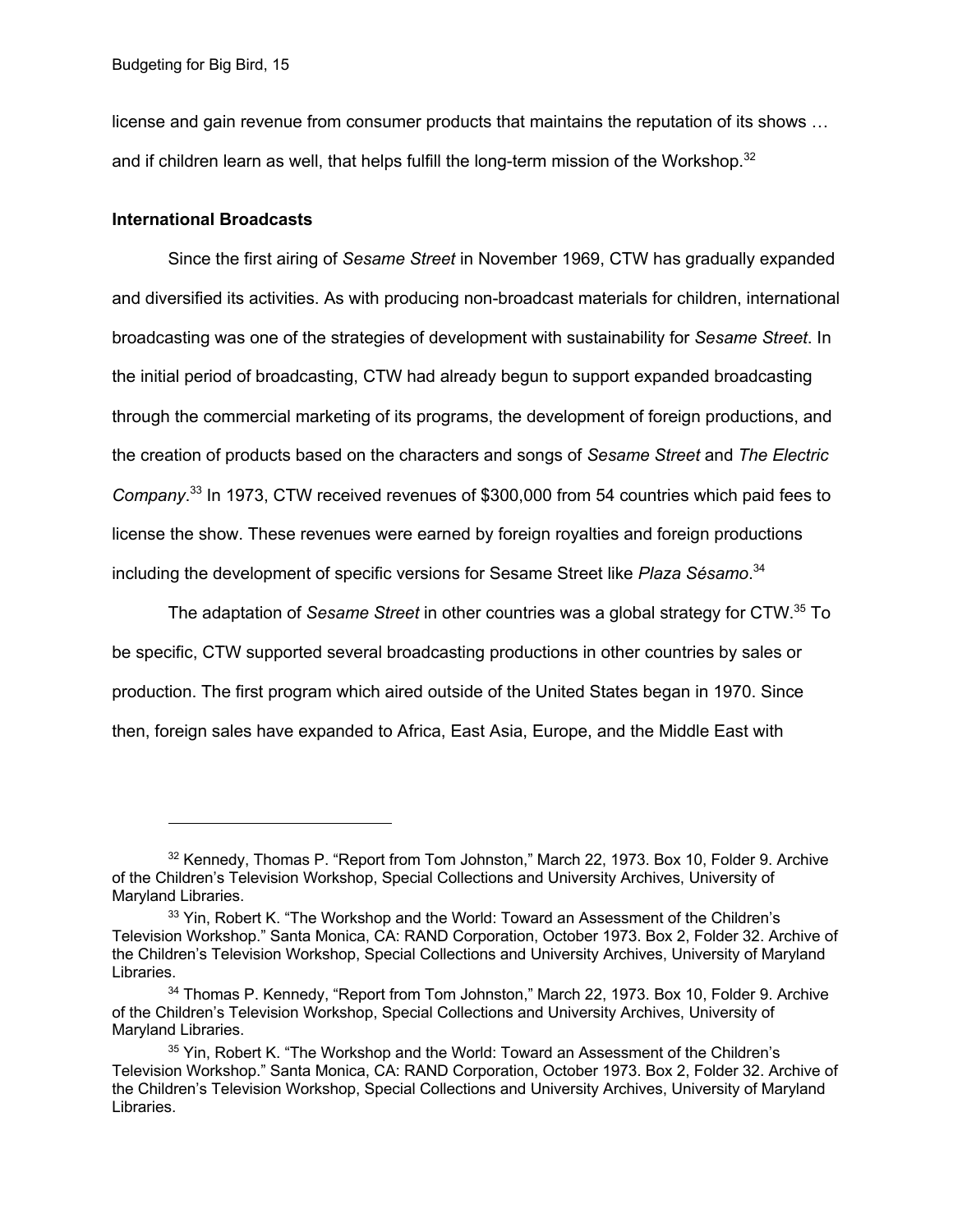various types depending on the extent of independent video production: the "co-production" format and the "*Open Sesame*" format.36

The foreign versions of *Sesame Street* began to be produced in Spanish, German, and French. These kinds of productions spun into other types of foreign productions in other 54 countries with the licensing fee returning revenue to CTW.<sup>37</sup> In the case of Korea, CTW requested that the Korean Broadcasting Station (KBS) pay a license fee of \$200 per episode to broadcast *Sesame Street*. <sup>38</sup> In addition, *Plaza Sesamo* in Latin America illustrates the adaptation of *Sesame Street* in foreign countries. The first *Plaza Sésamo* series was intended as a six-month run of 130 programs. Educators and broadcasters met in Mexico with Workshop producers and research staff. <sup>39</sup> In the case of *Plaza Sésamo*, the production funded was dedicated revenue, a grant from the Xerox Corporation.<sup>40</sup> These adaptation cases of Sesame Street illustrates the strategies of CTW funding to develop their programs – as with consumer goods, there was a healthy mix of educational goals—e.g., *Plaza Sésamo* produced with grant funding—with an eye to long-term revenue streams. With royalty revenues from other countries

<sup>36</sup> Palmer, Edward L., Milton Chen, and Lesser, Gerard S. "Sesame Street: Patterns of International Adaptation," 1976. Box 174, Folder 4. Archive of the Children's Television Workshop, Special Collections and University Archives, University of Maryland Libraries; Yin, Robert K. "The Workshop and the World: Toward an Assessment of the Children's Television Workshop." Santa Monica, CA: RAND Corporation, October 1973. Box 2, Folder 32. Archive of the Children's Television Workshop, Special Collections and University Archives, University of Maryland Libraries.

<sup>37</sup> Thomas P. Kennedy, "Report from Tom Johnston," March 22, 1973. Box 10, Folder 9. Archive of the Children's Television Workshop, Special Collections and University Archives, University of Maryland Libraries.

<sup>&</sup>lt;sup>38</sup> Ian Todd to Sarah Frank, 1971 November 2, Box 204, Archive of the Children's Television Workshop, Special Collections and University Archives, University of Maryland Libraries.

<sup>&</sup>lt;sup>39</sup> Palmer, Edward L., Milton Chen, and Lesser, Gerard S. "Sesame Street: Patterns of International Adaptation," 1976. Box 174, Folder 4. Archive of the Children's Television Workshop, Special Collections and University Archives, University of Maryland Libraries

<sup>40</sup> Cooney, Joan Ganz, and Xerox Corporation. "XEROX Agreement," October 1, 1971. Box 30, Folder 84. Archive of the Children's Television Workshop, Special Collections and University Archives, University of Maryland Libraries; Palmer, Edward L., Milton Chen, and Lesser, Gerard S. "Sesame Street: Patterns of International Adaptation," 1976. Box 174, Folder 4. Archive of the Children's Television Workshop, Special Collections and University Archives, University of Maryland Libraries;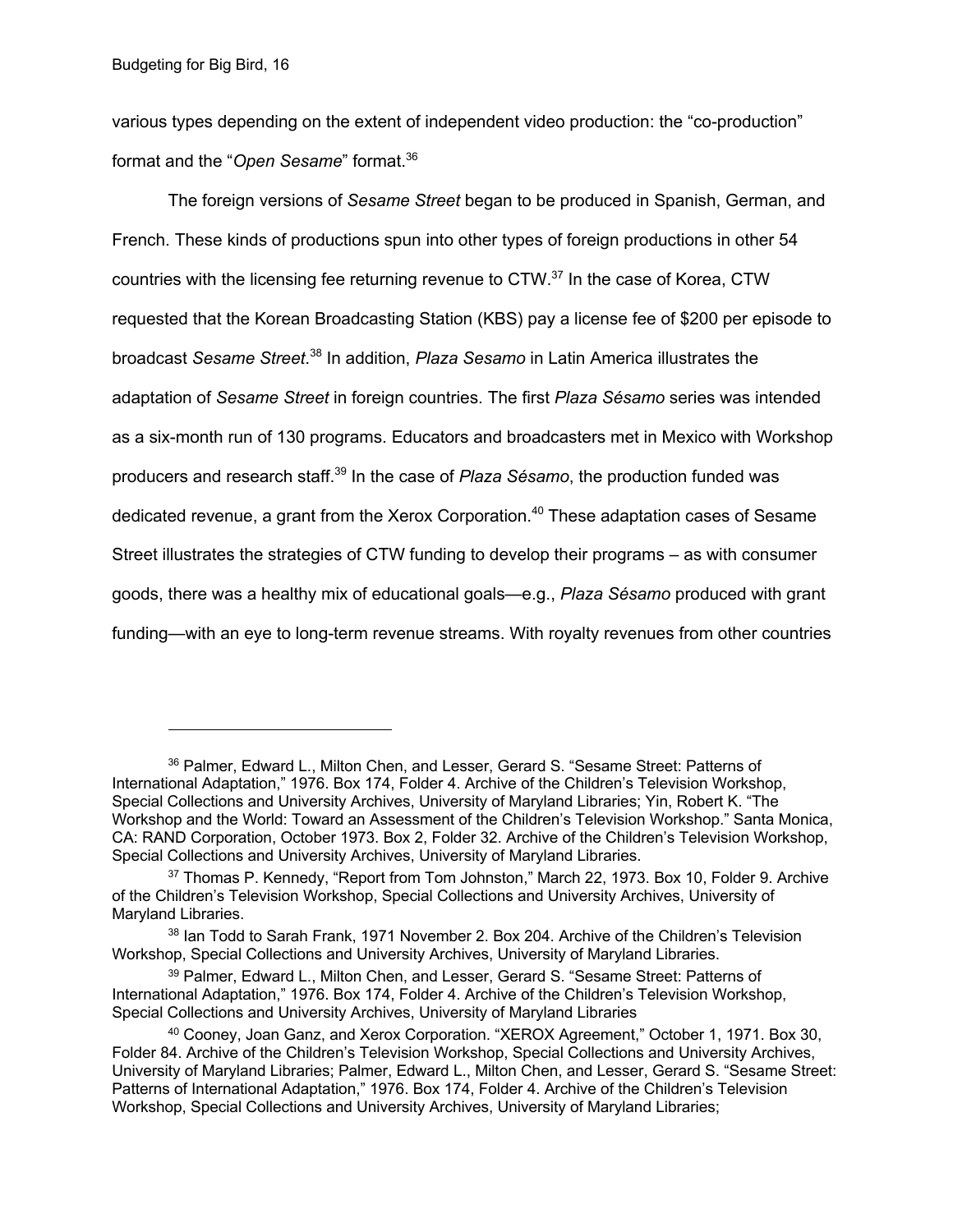Budgeting for Big Bird, 17

and additional funding from other corporations, CTW could continue their programs with producing their budget sources to develop and continue broadcasting their education programs.

#### **The federal budget crisis**

The relationship between *Sesame Street* and the broader world of public television was complicated from the beginning. The first years of the Public Broadcasting System television network in many ways relied on the twin anchors of children's television, *Sesame Street* and *Mister Rogers Neighborhood*. Yet political influence on the Corporation for Public Broadcasting (CPB) spilled over in the long term. What Lyndon Johnson signed into law in 1967 with the Public Broadcasting Act, Richard Nixon almost immediately undermined by plans to defund public broadcasting and then to appoint CPB board members who were hostile to public affairs broadcasting (what Nixon particularly hated).<sup>41</sup> While public funding for the production costs for *Sesame Street* came through the Office of Education, much of the general infrastructure for public television flowed through CPB. After his re-election in 1972, Nixon took an aggressive stance towards the federal bureaucracy and the budget, setting him on a collision course in 1973 with the Democratic Congress over budgets and impoundments – impeachment hearings were still more than a year away. $42$  No one in the world of public broadcasting could ignore the imminent threat.

In January 1973, Nixon's proposed federal budget cut \$174 million from general "educational development" activities in the Office of Education as part of his aggressive stance towards the federal bureaucracy.<sup>43</sup> What did that mean for educational broadcasting? Children's Television Workshop staff responded in the short-term by framing tactical rhetoric to protect its

<sup>41</sup> John Wicklein, "The Assault on Public Television," *Columbia Journalism Review* 24, no. 5 (February 1, 1986): 27–34.

<sup>42</sup> John A. Marini, *The Politics of Budget Control: Congress, the Presidency, and the Growth of the Administrative State* (New York: Taylor & Francis, 2014).

<sup>43</sup> Office of Management and Budget, *Budget of the United States Government, Fiscal Year 1974*, January 29, 1973, p. 226. https://fraser.stlouisfed.org/title/54/item/19028.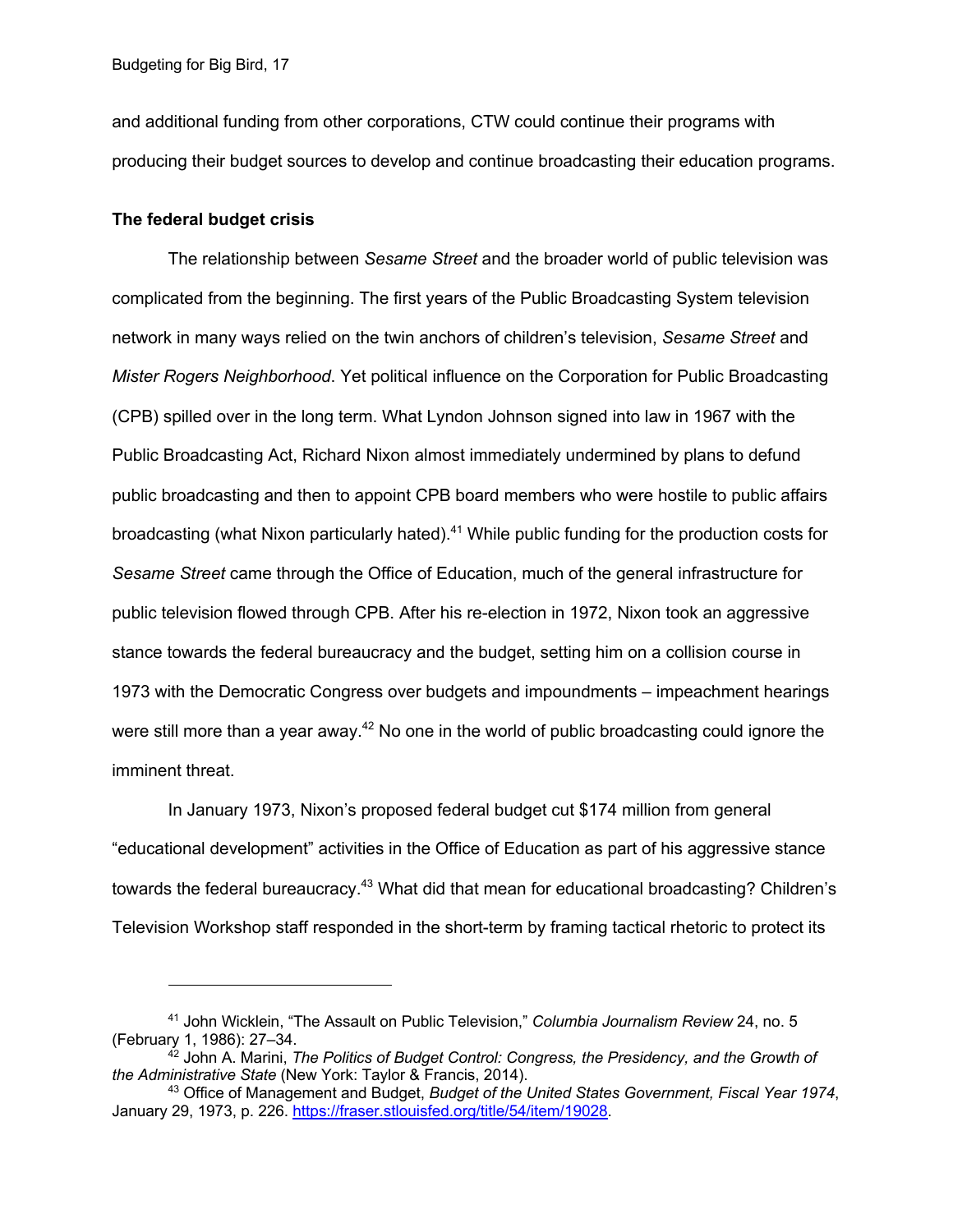federal funding. In February 1973, Bob Davidson discussed information that he was gathering for future Office of Education funding purposes, and in addition to information about general ratings, the "inner-city reach" of *Sesame Street*, cost-effectiveness, and in-school use of *The Electric Company*, he broached the topic of the Workshop's ability to fund itself:

Paper #5. CTW Self-Support. A look at opportunities for self-support now under investigation and at future prospects, and also at limits on CTW self-support. This will be the most difficult paper, but it is essential that we have a realistic statement in this area if OE funding is to be maintained at a substantial level over the next few years. My present thought is to treat all areas in one paper -- products (school and trade), investment (CATV and other), international sales and production, development efforts -- maybe we will want to break them up. I would vote for getting a top level outside person to at least draft this, after substantial talks with all concerned here -- someone with the same sort of background and perception Dick Steadman has. He might be able to suggest someone.<sup>44</sup>

A month later, Tom Johnston drafted a paper intended for Cooney, a presentation that Johnston suggested she could show to Clay Whitehead, then the head of the White House Office of Telecommunications Policy, as well as appointees and program officers at the Office of Education.<sup>45</sup> The draft document projected revenues from several of the sources mentioned above, as well as Workshop investments in cable television (e.g., a Hawaiian corporation that anticipated receiving a cable franchise, and a Grand Rapids, Michigan, cable system) and educational and feature films. The projections were focused on making a case that external

<sup>44</sup> Davidson, Bob, "Bob Davidson to Cooney, Kennedy, Hatch, Palmer, Aguayo and Awbrey," Letter, February 13, 1973, Box 10, Folder 9, Archive of the Children's Television Workshop, Special Collections and University Archives, University of Maryland Libraries.

<sup>&</sup>lt;sup>45</sup> Thomas P. Kennedy, "Report from Tom Johnston," March 20, 1973, Box 10, Folder 9, Archive of the Children's Television Workshop, Special Collections and University Archives, University of Maryland Libraries.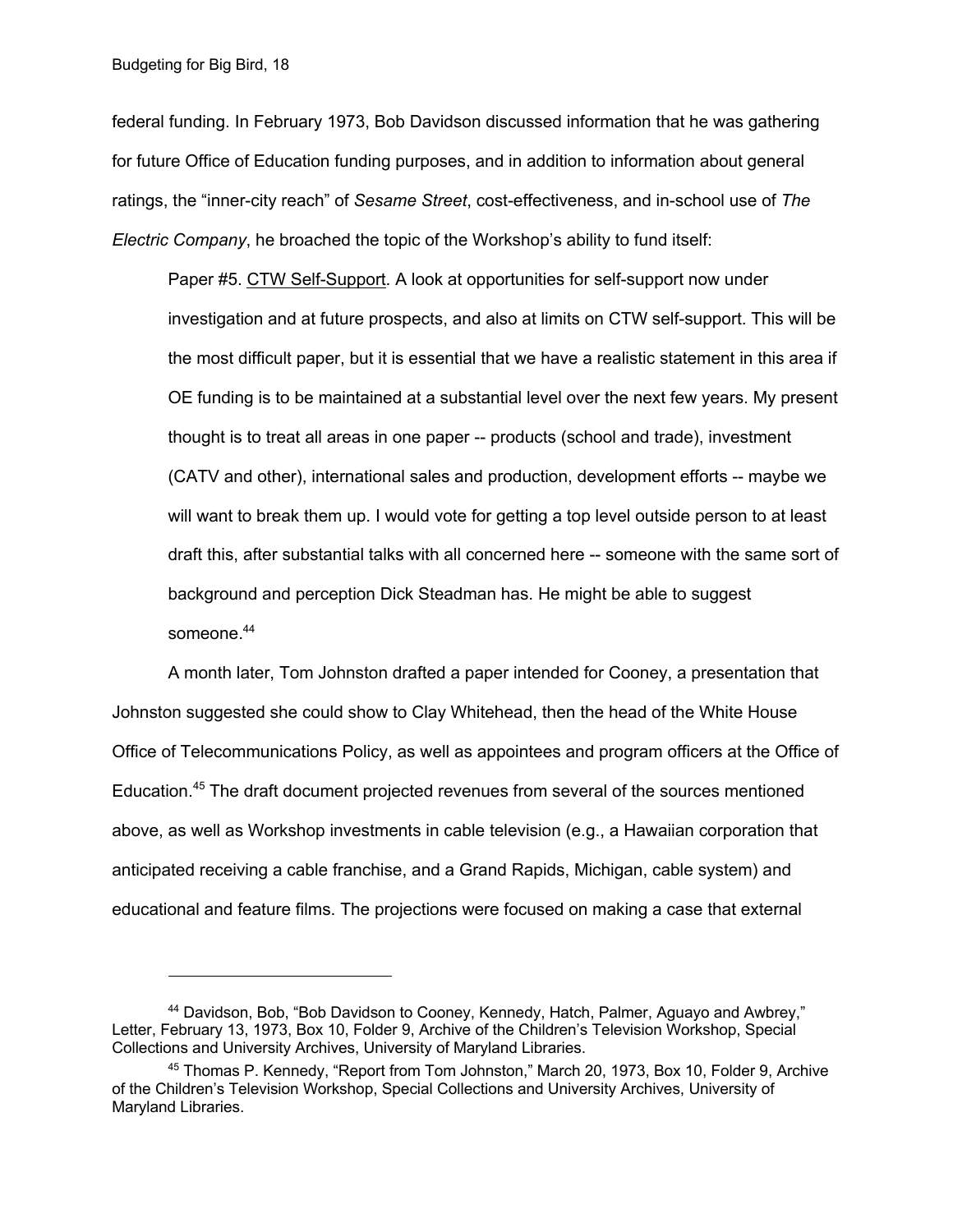revenues could not replace public funding until the 1978 fiscal year -- i.e., that the Office of Education should scale down funding by approximately \$1 million each year rather than enact an immediate cutoff.

Cooney took that advice to heart. In late April, she, Workshop board chair Lloyd Morrisett, and Education Commissioner Sid Marland met with HEW Secretary Caspar Weinberger, urging him to maintain federal funding for education.<sup>46</sup> That meeting did not satisfy Cooney, and she then met with her late father's friend, Arizona Senator Barry Goldwater. Against Goldwater's libertarian instincts, family connections won out, and his letter to Weinberger mirrored the suggested points in Tom Johnston's draft from two months earlier:

Dear Cap:

Joan Ganz Cooney is a woman I have known all of her life, her father being one of my oldest friends.

Joan is the person who dreamed up that great children's show, "Sesame Street," but now she reports that the amount of funds generally given her to carry on this work will not be available this year.

She feels, and I agree with her, that given a few more years this show can stand on its own and I would hope very much that you could see it in the perimeter of your good judgment to accede to the request that she has made. $47$ 

Weinberger's reply was partially satisfying, but at a funding level below what Workshop staff had argued for:

"Sesame Street" is a source of great pride to the Office of Education, and we at HEW regard our funding of it as seed money well spent.

<sup>46</sup> Caspar W. Weinberger, "Appointment Diary Page for April 26, 1973," April 26, 1973, Box 315, folder 5, Caspar W. Weinberger Papers, Library of Congress.

<sup>47</sup> Barry Goldwater, "Goldwater to Casper Weinberger," May 3, 1973, Box 6, Folder 8, Archive of the Children's Television Workshop, Special Collections and University Archives, University of Maryland Libraries.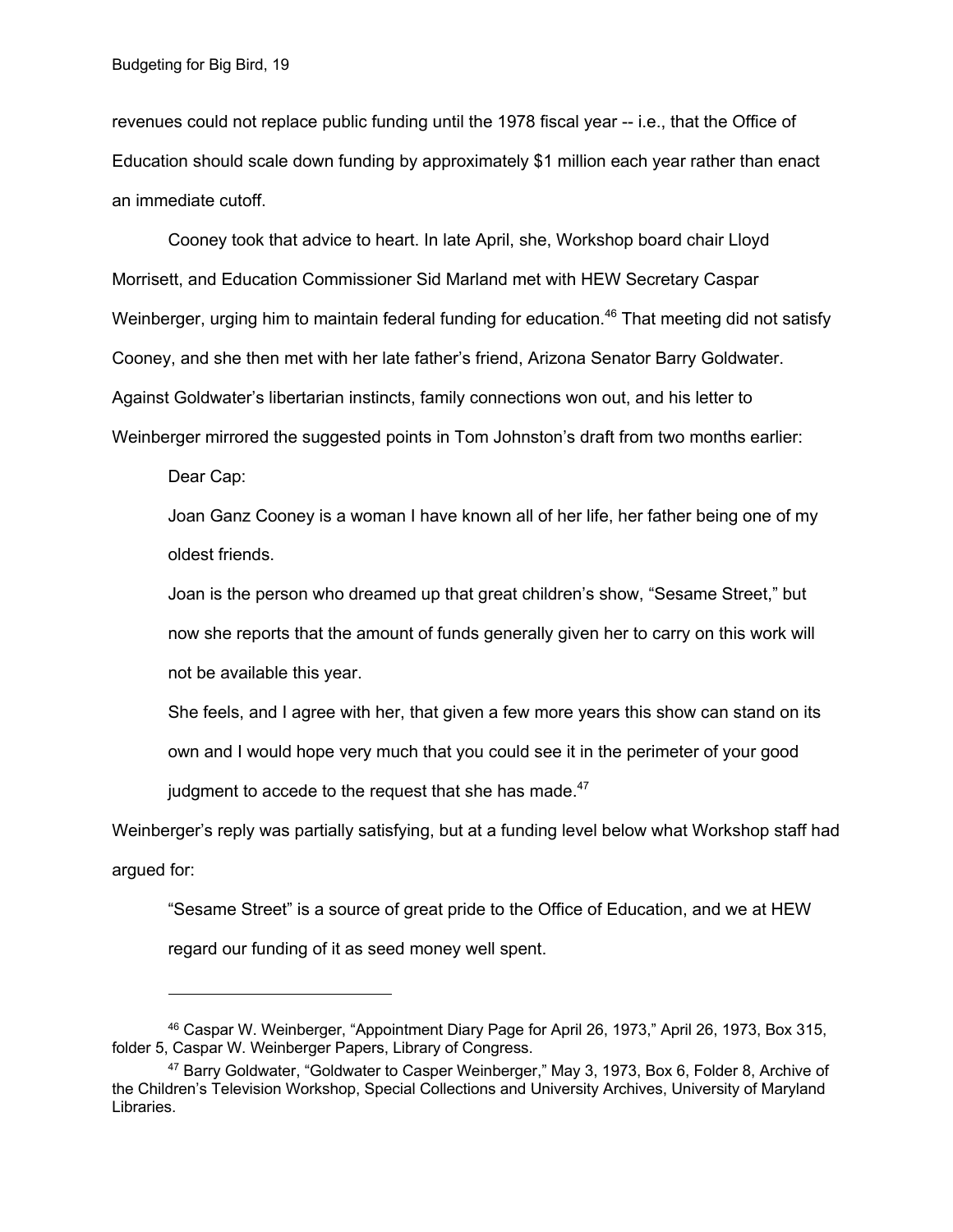But seed money in these days of tightening budgets is limited, and we feel that other creative projects deserve a chance at development as well. For this reason we have proposed to give \$3 million to Children's Television Workshop in fiscal year 1974. This level of assistance, admittedly lower than last year, will enable us to meet some of our other obligations in educational innovation.

Because "Sesame Street" is so successful an experiment in preschool education, it should be able to attract funds from sources outside the federal government. The popularity of the program suggests avenues of self-generated income which, perhaps, need greater exploration.<sup>48</sup>

Weinberger had ignored the careful preparation of external revenues projections from both Workshop leaders and Goldwater. The Workshop was on a much shorter ramp to independence of substantial federal support. The Goldwater letter lives on in the lore of Workshop culture, often with different details and timing—it clearly made an impact on Cooney and other leaders.<sup>49</sup> And it may have protected some funding in that year. The long-term lesson from that period was a confirmation that *Sesame Street* needed other sources of revenue.

## **Direct-mail Fundraising**

Concurrent with the expansion of consumer product licensing and the defense of federal funding, Workshop leaders explored ways to conduct fundraising in a systematic fashion. Workshop public relations manager Robert Hatch argued in spring 1972 for "mov[ing] in the direction of a formal fund-raising effort," including hiring a consulting or marketing firm, and over

<sup>48</sup> Caspar W. Weinberger, "Weinberger to Goldwater," May 22, 1973, Box 321, folder 5, Caspar W. Weinberger Papers, Library of Congress.

<sup>49</sup> Michael Davis's retelling is an example of the garbled myth; *Street Gang: The Complete History of Sesame Street* (New York: Penguin, 2008), p. 219. For example, Davis claims that as a result of Goldwater's efforts (and those of others), the show received a line item in the FY74 budget, which we could not confirm in either regular or supplemental appropriations language.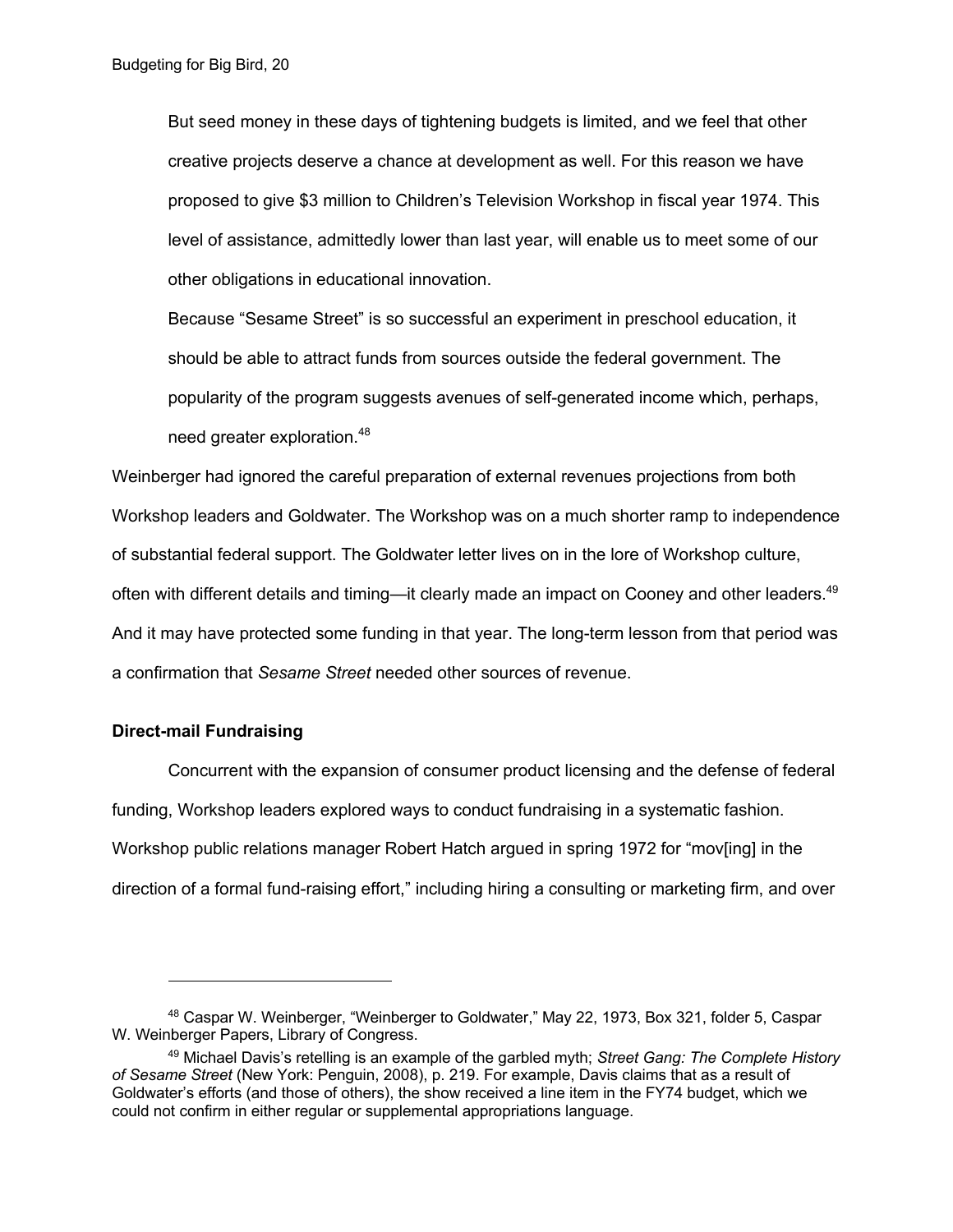the next several years the Workshop worked with several firms on various proposals. $^{50}$  One proposal that was enacted, and failed, was a direct mail fundraising effort. Lloyd Morrisett announced this idea at the annual meeting of public television broadcasters in 1973. The next day, Hatch and assistant director Robert Davidson, held a meeting to take questions.<sup>51</sup> CTW began to make a club for parents and organizations for fundraising, called "THE OPEN SESAME CLUB." To become a member, CTW asked parents and other supporters to make a \$10 contribution to continue the educational projects of CTW.<sup>52</sup>

The direct-mail campaign was a "most dramatic failure," with only 15% of the responses and 11% of the revenues they initially anticipated. After receiving the result of this test, CTW turned down the plan of mailing the audience for fundraising.<sup>53</sup> CTW asked Malcom Decker to analyze the direct-mail funding. Decker recommended some changes, including better targeting of the CTW magazine, expanding the size of the magazine subscriber list, and some other technical details.<sup>54</sup> In the long run, direct-mail fundraising never became a core part of the Workshop's revenue stream.

 $50$  Bob Hatch, "Hatch to CTW," April 19, 1972, Box 10, Folder 10; Bob Hatch, "Hatch to Kennedy and Kobin," December 12, 1972, Box 10, Folder 9; Bob Hatch, "Hatch to Kennedy and Kobin," December 12, 1972, Box 10, Folder 9, Pauline Brooks to CTW, May 24, 1974. Box 10, Folder 8; Archive of the Children's Television Workshop, Special Collections and University Archives, University of Maryland Libraries.

<sup>51</sup> Morrow, 2006.

<sup>&</sup>lt;sup>52</sup> Neff, Jeanette. "The Open Sesame Club to parents". Children's Television Workshop, n.d. Box 10, Folder 20. Archive of the Children's Television Workshop, Special Collections and University Archives, University of Maryland Libraries; Neff, Jeanette. "The Open Sesame Club to friend". Children's Television Workshop, n.d. Box 10, Folder 20. Archive of the Children's Television Workshop, Special Collections and University Archives, University of Maryland Libraries.

<sup>&</sup>lt;sup>53</sup> Davidson, Bob, and Bob Hatch. "Response to CTW Direct Mail Fund-Raising Tests," October 22, 1973. Box 10, Folder 20. Archive of the Children's Television Workshop, Special Collections and University Archives, University of Maryland Libraries.

<sup>54</sup> Decker, Malcolm B. "CTW Test Mailing", October 1, 1973. Box 10, Folder 20. Archive of the Children's Television Workshop, Special Collections and University Archives, University of Maryland Libraries.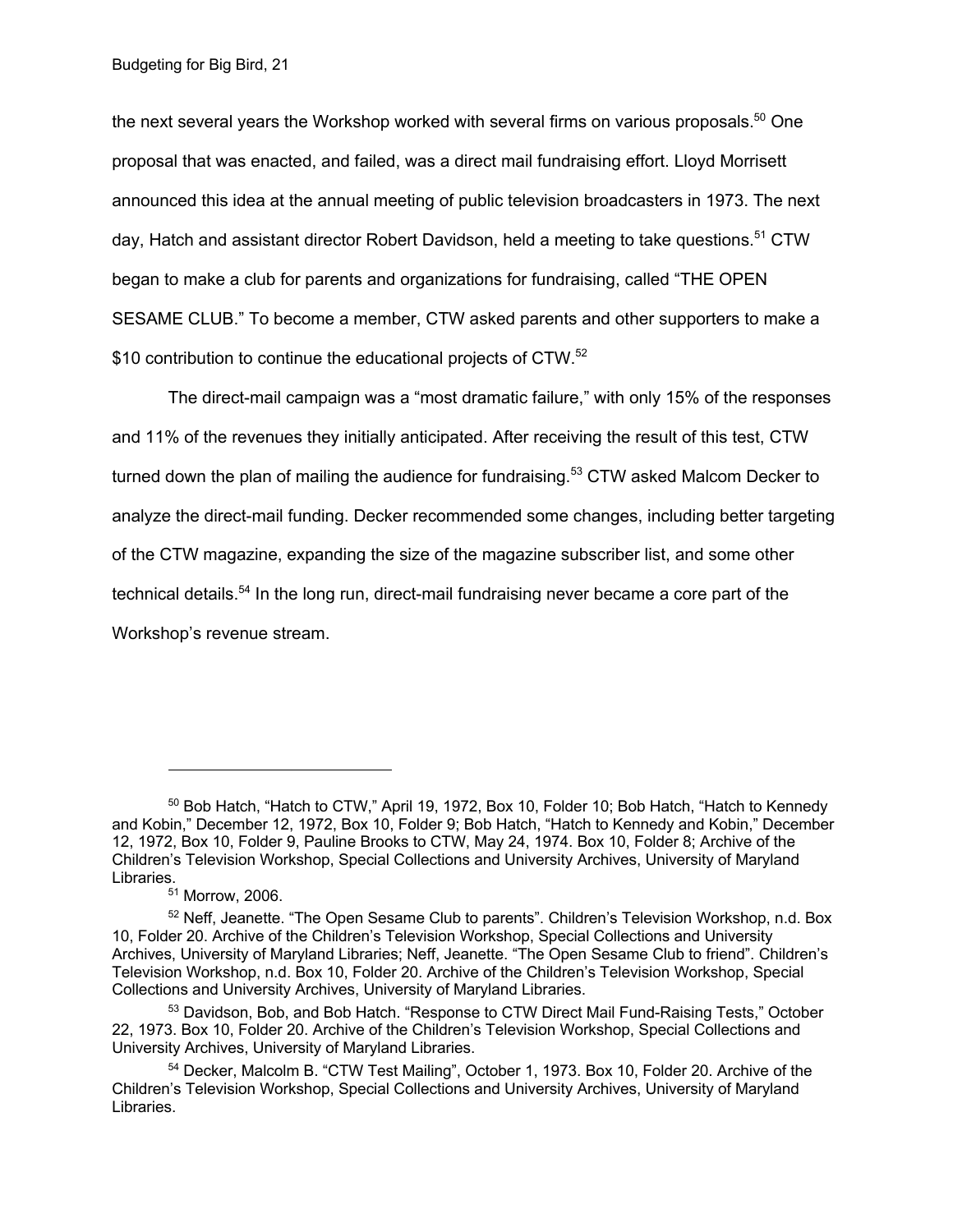In retrospect, it is tempting to assume that the long-term revenue streams had been planned from the beginning, but the strategic choices evolved in response to opportunity, and sometimes in response to failure. Early dissatisfaction with a single book-publishing contract led to a philosophy of much tighter control of licensed goods, and the primary reason why directmail fundraising did not become as large a revenue source for the Workshop as local station membership drives is that it just did not work well. It became much easier to license plush Grover and Elmo dolls than to persuade parents to join a membership organization. That choice had consequences for the relationship between the show and its audience. Parents and children were consumers, and the funds they contributed were indirect, through purchasing (and likely enjoying) toys, plush characters, videos, and books. There was no clear link between private sources of revenue and the broadcast of the show.

#### **Internal Strategies vs. Public Perception**

The internal efforts over the decades to secure funding streams from multiple sources competed with the public image of *Sesame Street* as a family-friendly public resource—or, rather, the public image completely obscured internal strategies. With a failed effort at directmail fundraising, the potential to make public and highly visible that dependence on private funding evaporated, and the popular image remained of *Sesame Street* as a largely publiclyfunded show. One moment from the 2012 presidential campaign illustrates that persistent image. In the October 3, 2012, presidential debate, Republican nominee Mitt Romney explained his proposed cuts to public broadcasting in the following way:

I'm going to stop the subsidy to PBS. I'm going to stop other things. I like PBS. I love Big Bird. I actually like you, too [speaking directly to moderator Jim Lehrer, well-known PBS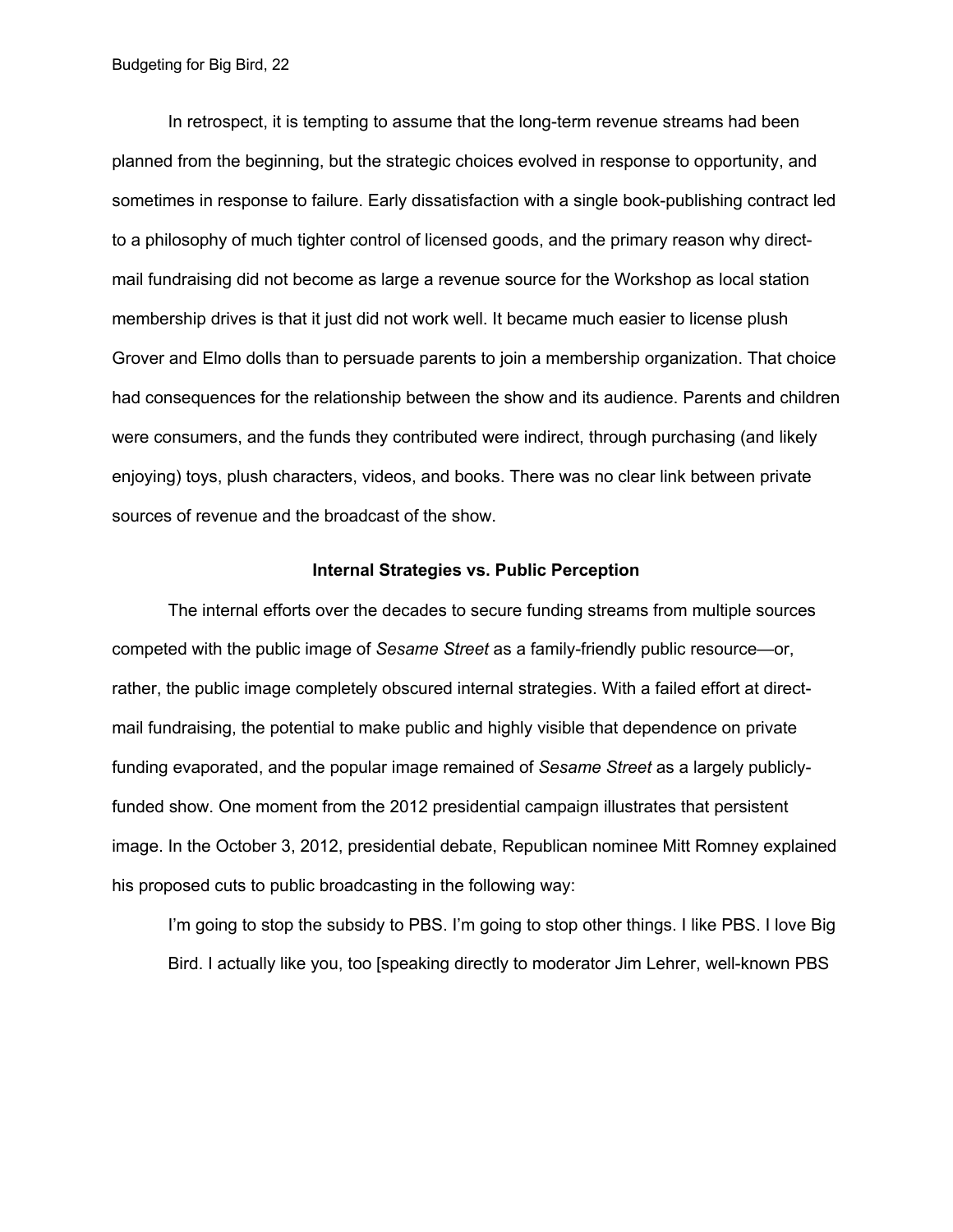news anchor]. But I'm not going to keep on spending money on things to borrow money from China to pay for it.<sup>55</sup>

The next morning at a campaign rally, President Obama used Romney's line as a way to illustrate his own values:

When [Romney] was asked what programs he would cut, the only thing he mentioned was public television. Thank goodness someone is getting tough on Big Bird. Elmo, too. $56$ 

Obama's re-election campaign then parodied Romney's line in a campaign ad, until Sesame Workshop asked that the ad be taken down from active broadcast cirulation.<sup>57</sup> But as far as we can tell, no reporter pointed out at the time that Big Bird had not received significant funding from the federal government for years – and, notably, neither had Sesame Workshop.

Part of this legacy image was the corollary of internal strategies at work over decades. The Workshop had carefully overseen the licensing of consumer goods to manage the image of *Sesame Street* and especially its Muppets. The ubiquity of *Sesame Street* videos and toys associated with beloved characters created an emotional public connection, one that underlay the sense of betrayal at the move of first-run episodes to HBO and, soon, HBOMax. This is different from the strategy of individual public radio and television stations whose survival strategy has depended on the public visibility of fundraising, with pledge drives and frequent statements that an individual station depends on "viewers like you."

That emotional sense of public ownership is something currently missing from the historiography on the meaning of the term *public education*. As a group of scholars, we

<sup>55</sup> Debate transcript at https://www.debates.org/voter-education/debate-transcripts/october-3- 2012-debate-transcript/. 56 Grace Wyler, "Obama Mocks Mitt Romney," *Business Insider*, October 4, 2012,

https://www.businessinsider.com/obama-romney-debate-big-bird-debate-pbs-2012-10.<br><sup>57</sup> Brett LoGiurato, "And Now Big Bird Has Become a Full-Fledged Obama Attack Ad Against Mitt

Romney," *Business Insider*, October 9, 2012, https://www.businessinsider.com/obama-big-bird-adromney-pbs-subsidy-bernie-madoff-2012-10